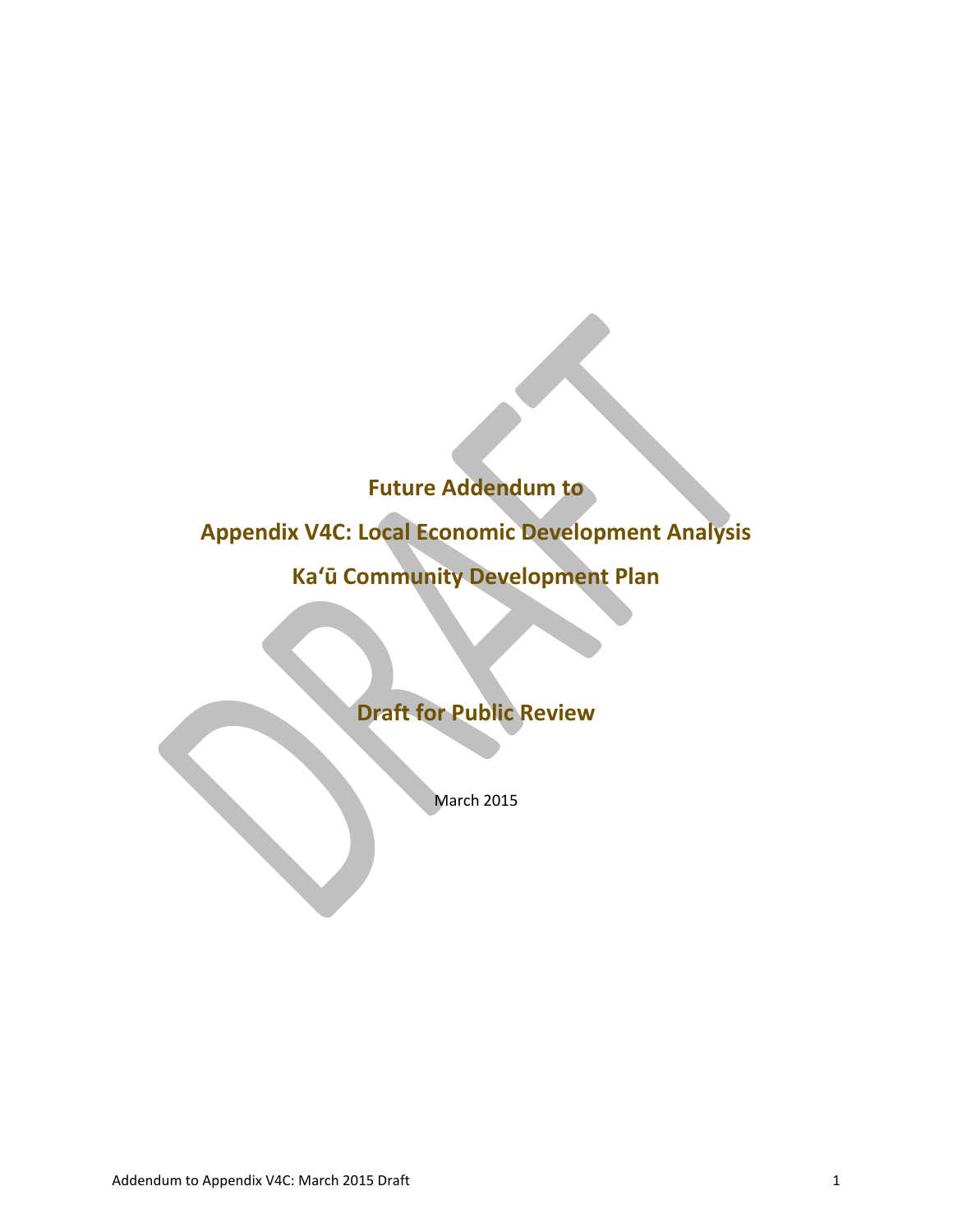# Section 1: Table of Contents

<span id="page-1-0"></span>

|     | SECTION 3: POLICY RATIONALE - ADVANCE PREFERRED CONSERVATION AND SETTLEMENT PATTERNS  5 |  |
|-----|-----------------------------------------------------------------------------------------|--|
|     | SECTION 6: POLICY RATIONALE - BUILD A RESILIENT, SUSTAINABLE LOCAL ECONOMY 7            |  |
| 6.1 |                                                                                         |  |
| 6.3 |                                                                                         |  |
| 6.4 |                                                                                         |  |
| 6.5 |                                                                                         |  |
| 6.6 |                                                                                         |  |
| 6.7 |                                                                                         |  |
| 6.8 |                                                                                         |  |
|     |                                                                                         |  |
|     |                                                                                         |  |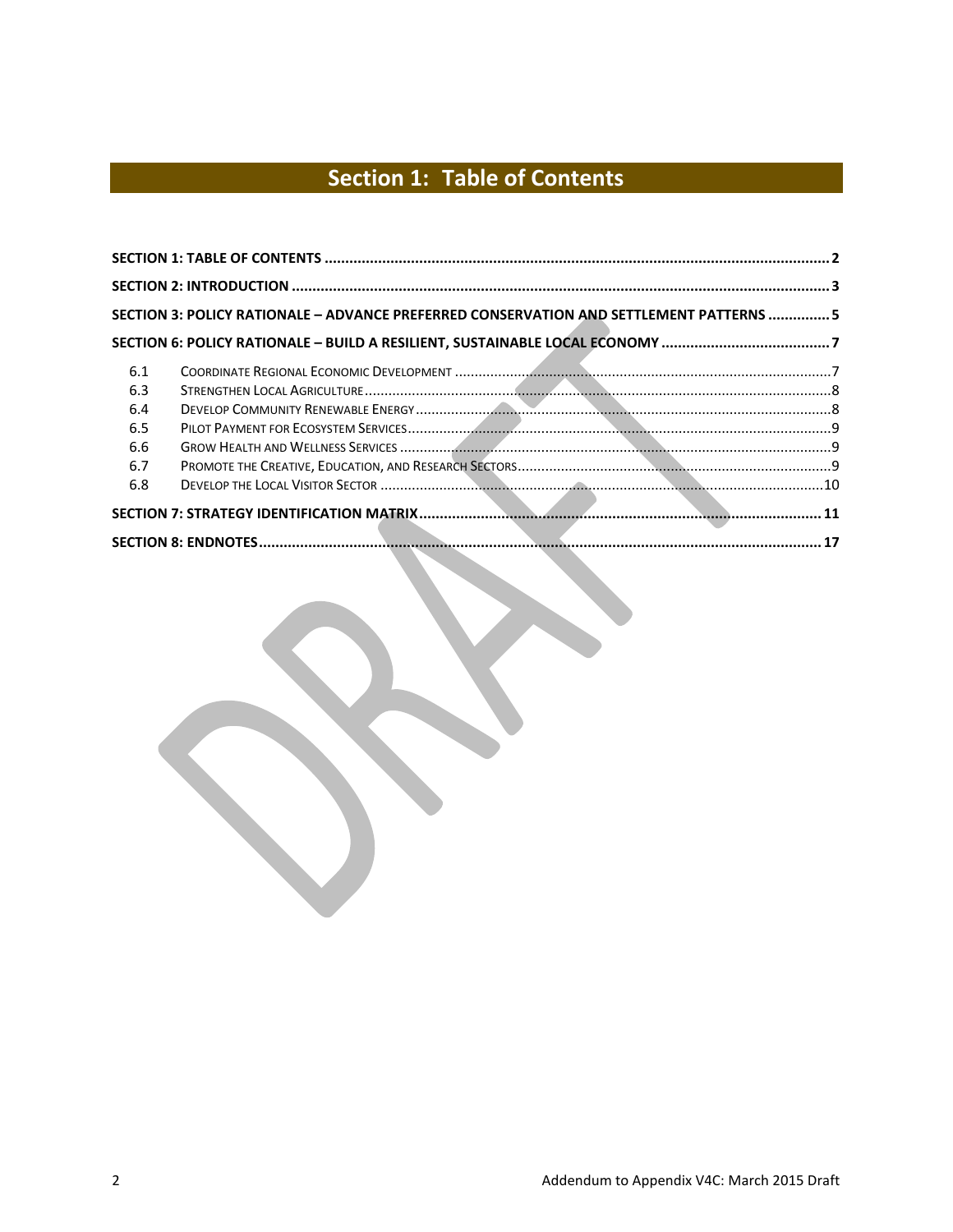### **Section 2: Introduction**

<span id="page-2-0"></span>Each CDP policy was developed systematically, using the best available information about Ka'ū and the range of strategies available to achieve the Community Objectives.

This Addendum summarizes the rationale behind the policies so that the systematic process of policy development is transparent. The rationale for each CDP policy is based on a Strategy Identification Matrix like the one included below (see page [11\)](#page-10-0). The Matrix in this Addendum is based on information in Appendix V4C: "Local Economic Development Analysis," October 2013 Draft. Both the policy rationale and the Strategy Identification Matrix will be added to Appendix V4C when it is revised.

The Strategy Identification Matrix was completed with information from Appendix V4C. Endnotes in the Matrix include the specific page numbers in Appendix V4C. In some cases, the endnote indicates "To be added," which means that it references information to be added to Appendix V4C. Information to be added to Appendix V4C (and other revisions) is summarized in a separate document.

To draft the body of the CDP (including policies), alternative strategies were considered relative to the Community Objectives, and "proposed" strategies were identified. Two basic "screens" were used to "filter" alternative strategies in the appendices. The first screen is current policy (e.g., the General Plan), out of which were filtered policies that are aligned with Community Objectives and remaining policy gaps. The second screen consists of tools and initiatives available to achieve Community Objectives (from past plans, existing programs, best practices, etc.), out of which were filtered high potential tools, barriers to their use, and remaining strategy gaps.

The strategy identification process moves across the Matrix, from left to right:

- The eight sectors explored in Appendix V4C are the foundation for decision-making and are listed in the first column.
- The next two columns summarize some of the "drivers" for each sector the assets, opportunities, and challenges facing each sector, as summarized in Appendix V4C.
- The next five columns focus on policy:
	- o The fourth column summarizes existing federal, State, and County policies that are closely aligned with and supportive of Community Objectives related to advancing each sector. Those that are re-affirmed in the CDP are numbered and highlighted in yellow.
		- Each policy is identified in the Matrix by the letter "P" and the corresponding policy number. For example, "Policy 7" = "P7" in the Matrix.
	- o The fifth column lists past plans that address each sector.
	- $\circ$  The sixth column summarizes policy gaps areas where current policy does not support Community Objectives.
	- $\circ$  The next two columns seek to address those gaps. Their headers are green to emphasize that the strategies in those columns would be newly established with adoption of the CDP.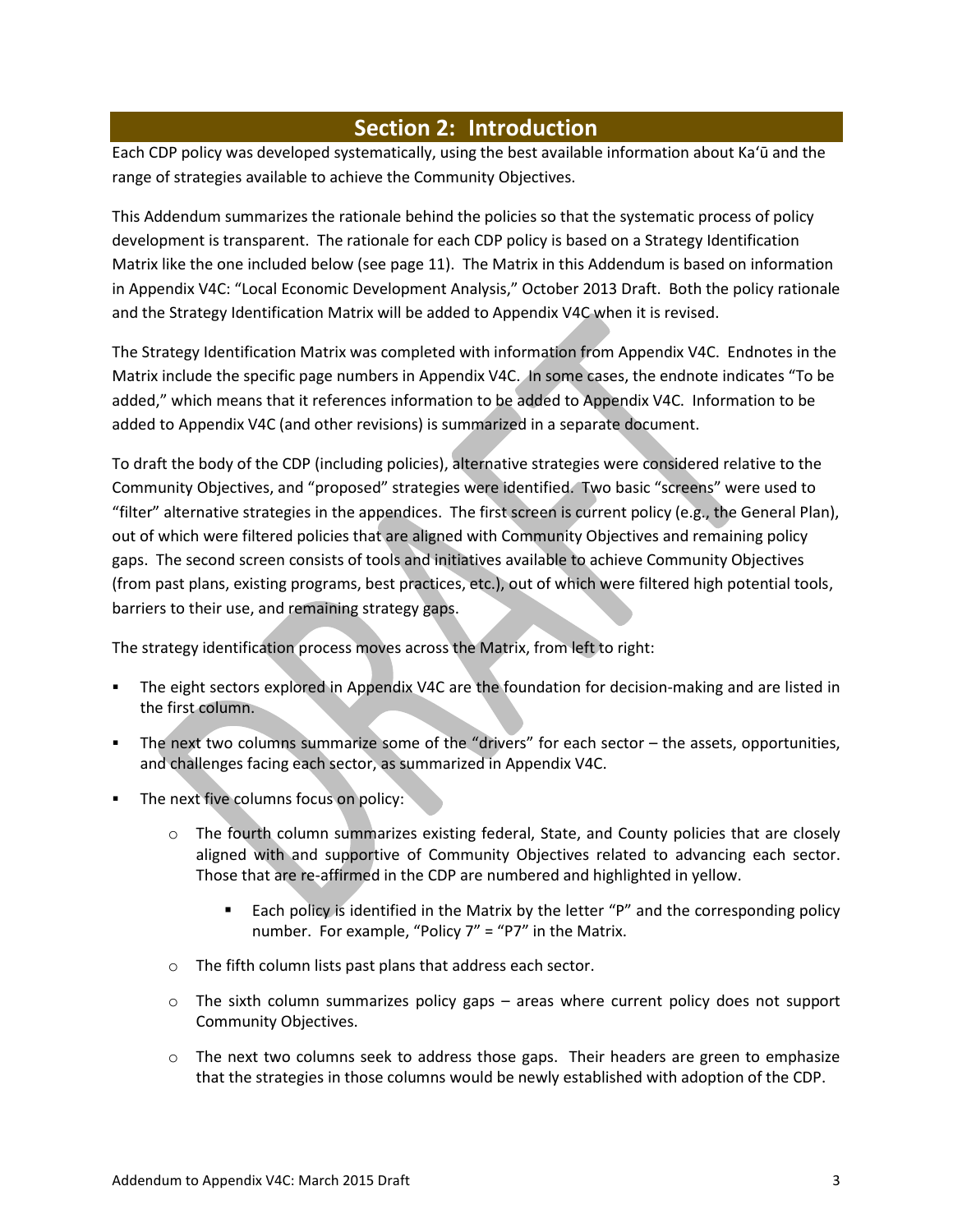- o The seventh column addresses gaps under County jurisdiction and identifies new policies established by the CDP. These are also highlighted in yellow.
- o The eighth column addresses gaps outside County jurisdiction and identifies elements of the CDP advocacy platform with State and federal agencies and policymakers.
- The next three columns focus on community-based, collaborative action.
	- $\circ$  The ninth column summarizes available resources programs, organizations, funding, best practices, etc. – that can be used to advance Community Objectives.
	- o The tenth column summarizes barriers to achieving Community Objectives that require action rather than policy change.
	- $\circ$  The final, eleventh column summarizes community-based, collaborative action required to achieve Community Objectives. Like columns 7 and 8, the header of column 8 is green to emphasize that the strategies in that column would be newly established with adoption of the CDP.

4 Addendum to Appendix V4C: March 2015 Draft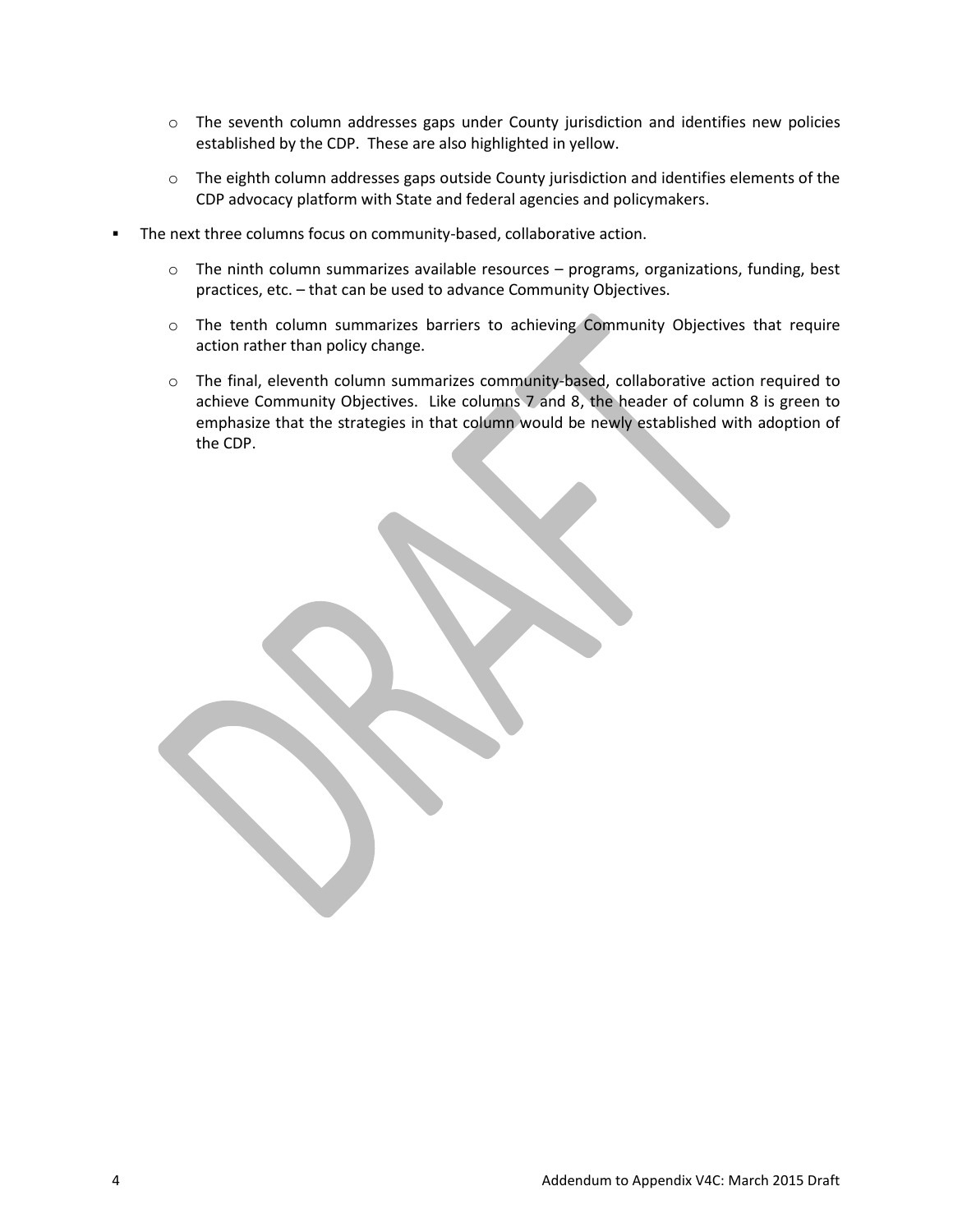### <span id="page-4-0"></span>**Section 3: Policy Rationale – Advance Preferred Conservation and Settlement Patterns**

**Policy 2**: See the rationale in Appendix V4B.

**Policy 5**: This is an affirmation of the following General Plan policies:

- 14.7.3(b): "Promote and encourage the rehabilitation and the optimum utilization of resort areas that are presently serviced by basic facilities and utilities."
- 14.7.3(c): "Lands currently designated Resort should be utilized before new resorts are allowed in undeveloped coastal areas."

**Policy 6:** This is an affirmation of the following General Plan policies:

- 2.4.9.2(a): "Balance development with the social and physical environment of the area. Provisions for orderly development, housing, and pollution controls shall be implemented."
- 2.4.9.2(c): "Recognize the natural beauty of the area as a major economic and social asset. Protect this resource through appropriate review processes when development is proposed."
- 9.3(g): "Large industries or developments that create a demand for housing shall provide employee housing based upon a ratio to be determined by an analysis of the locality's needs."
- 14.7.3(i): "Coastal resort developments shall provide public access to and parking for beach and shoreline areas."
- 14.7.5.9.2(a): "The development of visitor accommodations and any resort development shall complement the character of the area."

**Policy 7**: As noted in Appendix V4A and V4B, the Ka'ū CDP Land Use Policy Map advances local economic development by protecting the natural and cultural resource base, protecting lands for agricultural and renewable energy production, and clearly identifying nodes for commercial enterprises and industrial uses.

**Policy 17**: See the policy rationale in Appendix V4B.

**Policy 18**: Brownfield is the term used for all abandoned or underused sites where redevelopment or reuse is complicated by the presence or perceived presence of contamination. The County Department of Environmental Management (DEM) has identified potential brownfield sites in Ka'ū, including old mill sites, baseyards, and fuel depots. There are four basic stages to brownfield redevelopment, starting with Phase I and II environmental assessment. Redevelopment, site planning, and construction can proceed once the pre-development assessments are complete.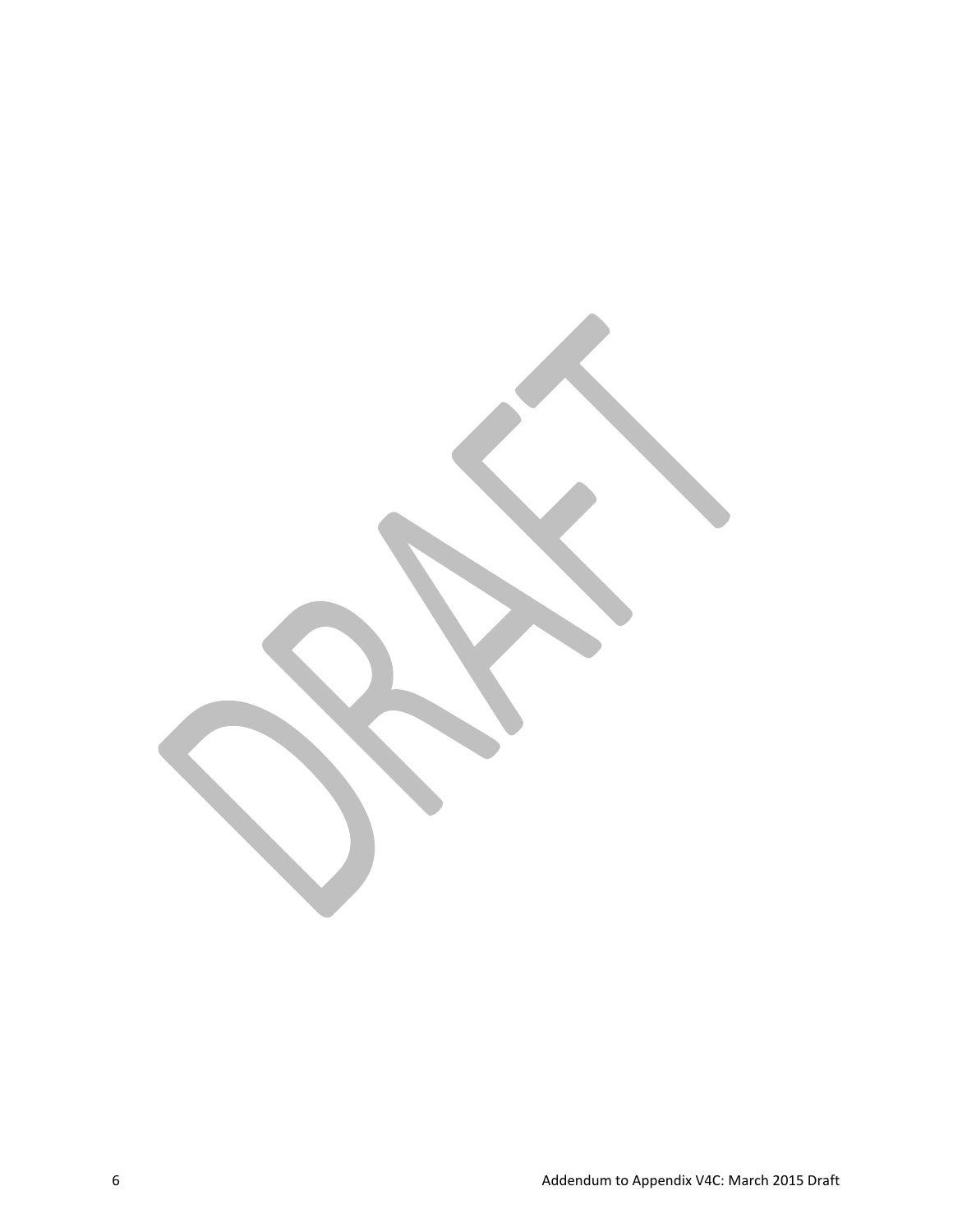## <span id="page-6-0"></span>**Section 6: Policy Rationale – Build a Resilient, Sustainable Local Economy**

#### <span id="page-6-1"></span>**6.1 Coordinate Regional Economic Development**

**Policy 124**: This policy is an affirmation of the following General Plan policies:

- 2.2(c): "Strive for diversity and stability in the economic system."
- 2.2(d): "Provide an economic environment that allows new, expanded, or improved economic opportunities that are compatible with the County's cultural, natural and social environment."
- 2.2(e): "Strive for diversification of the economy by strengthening existing industries and attracting new endeavors."
- 2.3(m): "Encourage active liaison with the private sector with respect to the County's requirement for establishing businesses on the island."
- 2.3(p): "Identify the needs of the business community and take actions that are necessary to improve the business climate."

**Policy 125**: This policy is an affirmation of the following General Plan policies:

- 2.2(a): "Provide residents with opportunities to improve their quality of life through economic development that enhances the County's natural and social environments."
- 2.2(b): "Economic development and improvement shall be in balance with the physical, social, and cultural environments of the island of Hawai'i."
- 2.2(d): "Provide an economic environment that allows new, expanded, or improved economic opportunities that are compatible with the County's cultural, natural and social environment."
- 2.4.9.2(a): "Balance development with the social and physical environment of the area. Provisions or orderly development, housing, and pollution controls shall be implemented."
- 2.4.9.2(c): "Recognize the natural beauty of the area as a major economic and social asset. Protect this resource through appropriate review processes when development is proposed."

**Policy 126**: This is an affirmation of General Plan policy 2.3(o), recognizing that Ka'ū is unique among the communities of Hawai'i Island: "Promote a distinctive identity for the island of Hawai'i to enable government, business, and travel industries to promote the County of Hawai'i as an entity unique within the State of Hawai'i."

**Policy 127**: This is an affirmation of the following General Plan policies:

- 2.2(h): "Promote and develop the island of Hawai'i into a unique scientific and cultural model, where economic gains are in balance with social and physical amenities. Development should be reviewed on the basis of total impact on the residents of the County, not only in terms of immediate short run economic benefits."
- 2.3(y): "Encourage new industries that provide favorable benefit-cost relationships to the people of the County. Benefit-cost relationships include more than fiscal considerations."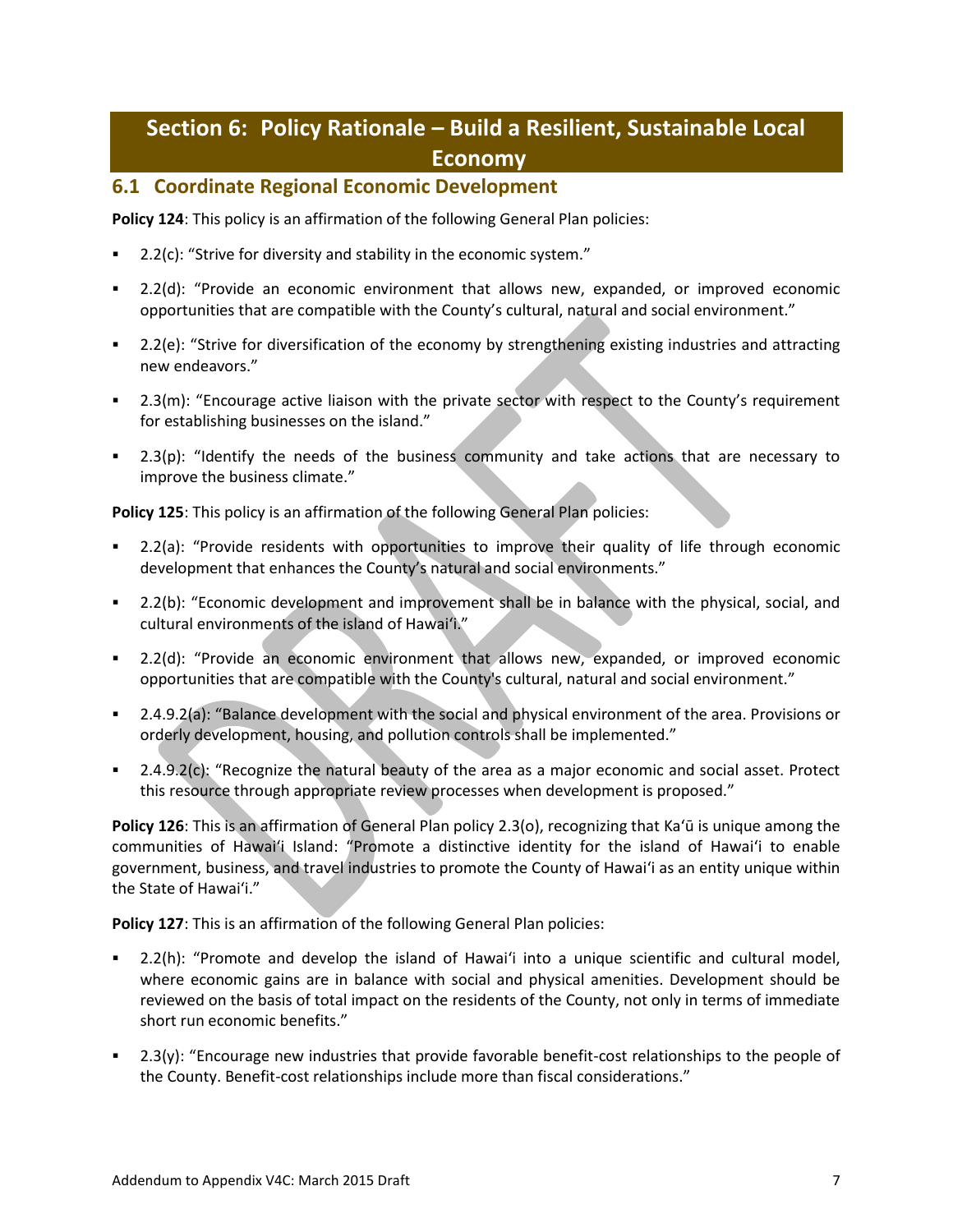Municipalities have long evaluated the impact development projects may have on such things as traffic and the environment. Some are now adopting policies that require that the economic and fiscal impact of developments of a certain size be evaluated, as well. Economic impacts include the effect on local businesses, village/town commercial core, jobs, and wages. Fiscal impact refers to the impact on tax revenue and government costs.

#### <span id="page-7-0"></span>**6.3 Strengthen Local Agriculture**

**Policy 128**: This is an affirmation of the following General Plan policies:

- 2.3(a): "Assist in the expansion of the agricultural industry through the protection of important agricultural lands, development of marketing plans and programs, capital improvements and continued cooperation with appropriate State and Federal agencies."
- 2.4.9.2(b): "Assist the fishing industry, other ocean based industries, and aquaculture through a cooperative effort with State and Federal agencies."
- 14.2.2(c): "Preserve and enhance opportunities for the expansion of Hawai'i's Agricultural Industry."
- 14.2.3(c): "Assist other State agencies, such as the University of Hawai'i, College of Tropical Agriculture and Human Resources, University of Hawai'i at Hilo, College of Agriculture, Forestry and Natural Resources Management, Department of Business, Economic Development and Tourism, Office of Planning, Department of Land and Natural Resources and Department of Agriculture, on programs that aid agriculture."
- 14.2.3(e): "Coordinate and encourage efforts to solve the problems of the agricultural industry in the County of Hawai'i."
- 14.2.3(l): "Assist in the development of agriculture."
- 14.2.4.7.2: "Encourage and support the expansion of agriculture, including forestry and the macadamia nut industry."

Policy 129: This is an affirmation of General Plan policy 14.2.3(k): "Support the development of private and State agricultural parks to make agricultural land available for agricultural activities."

**Policy 130**: This is an affirmation of General Plan policy 11.2.2(j): "Cooperate with appropriate State and Federal agencies and the private sector to develop, improve and expand agricultural water systems in appropriate areas on the island."

**Policy 131**: This is an affirmation of General Plan policy 2.3(u): "Encourage the establishment of open farmers markets to allow local agricultural producers to market their products."

**Policy 132**: This is an affirmation of General Plan policy 14.2.3(r): "Encourage, where appropriate, the establishment of visitor-related uses and facilities that directly promote the agriculture industry."

**Policy 133**: This is an affirmation of General Plan policy 2.3(t): "Assist in the promotion of the agriculture industry whose products are recognized as being produced on the island of Hawai'i."

#### <span id="page-7-1"></span>**6.4 Develop Community Renewable Energy**

**Policy 134**: This is an affirmation of the following General Plan policies: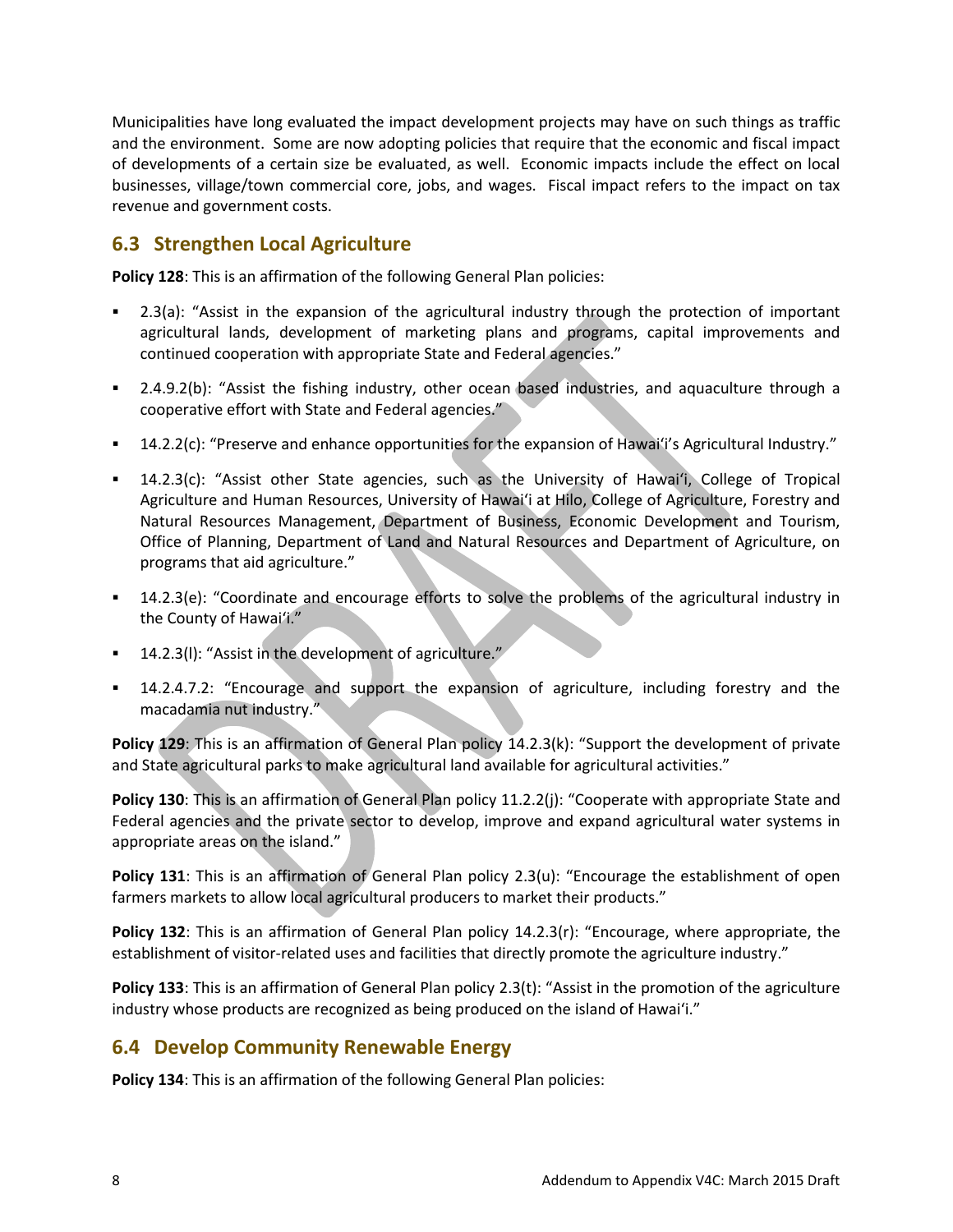- 3.3(a): "Encourage the development of alternate energy resources."
- 3.3(b): "Encourage the development and use of agricultural products and by-products as sources of alternate fuel."
- 3.3(e): "Ensure a proper balance between the development of alternative energy resources and the preservation of environmental fitness and ecologically significant areas."
- 3.3(k): "Strive to diversify the energy supply and minimize the environmental impacts associated with energy usage."
- 3.3(l): "Continue to encourage the development of geothermal resources to meet the energy needs of the County of Hawai'i."
- 14.2.3(u)): "Encourage other compatible economic uses that complement existing agricultural and pastoral activities."

Policy 135: Currently, industrial scale renewable energy facilities are a permitted use in the State and County agricultural zones, possibly only requiring plan approval and building permits from the County. Use permits are permits for certain permitted uses in zoning districts that require special attention to insure that the uses will neither unduly burden public agencies to provide public services nor cause substantial adverse impacts upon the surrounding community. The Planning Commission considers use permits, and public hearings are held for all Planning Commission applications.

#### <span id="page-8-0"></span>**6.5 Pilot Payment for Ecosystem Services**

**Policy 136**: This is an affirmation of the following General Plan policies:

- 2.2(a): "Provide residents with opportunities to improve their quality of life through economic development that enhances the County's natural and social environments."
- 2.2(d): "Provide an economic environment that allows new, expanded, or improved economic opportunities that are compatible with the County's cultural, natural and social environment."
- 2.3(h): "The land, water, air, sea, and people shall be considered as essential resources for present and future generations and should be protected and enhanced through the use of economic incentives."
- 8.3(g): "Promote sound management and development of Hawai'i's land and marine resources for potential economic benefit."

#### <span id="page-8-1"></span>**6.6 Grow Health and Wellness Services**

**Policy 137:** This is an affirmation of the following General Plan policies:

- 2.3(n): "Encourage the development of the retirement industry."
- 2.3(x): "Encourage the health/wellness industry."

#### <span id="page-8-2"></span>**6.7 Promote the Creative, Education, and Research Sectors**

**Policy 138**: This is an affirmation of General Plan policy 2.2(h): "Promote and develop the island of Hawai'i into a unique scientific and cultural model, where economic gains are in balance with social and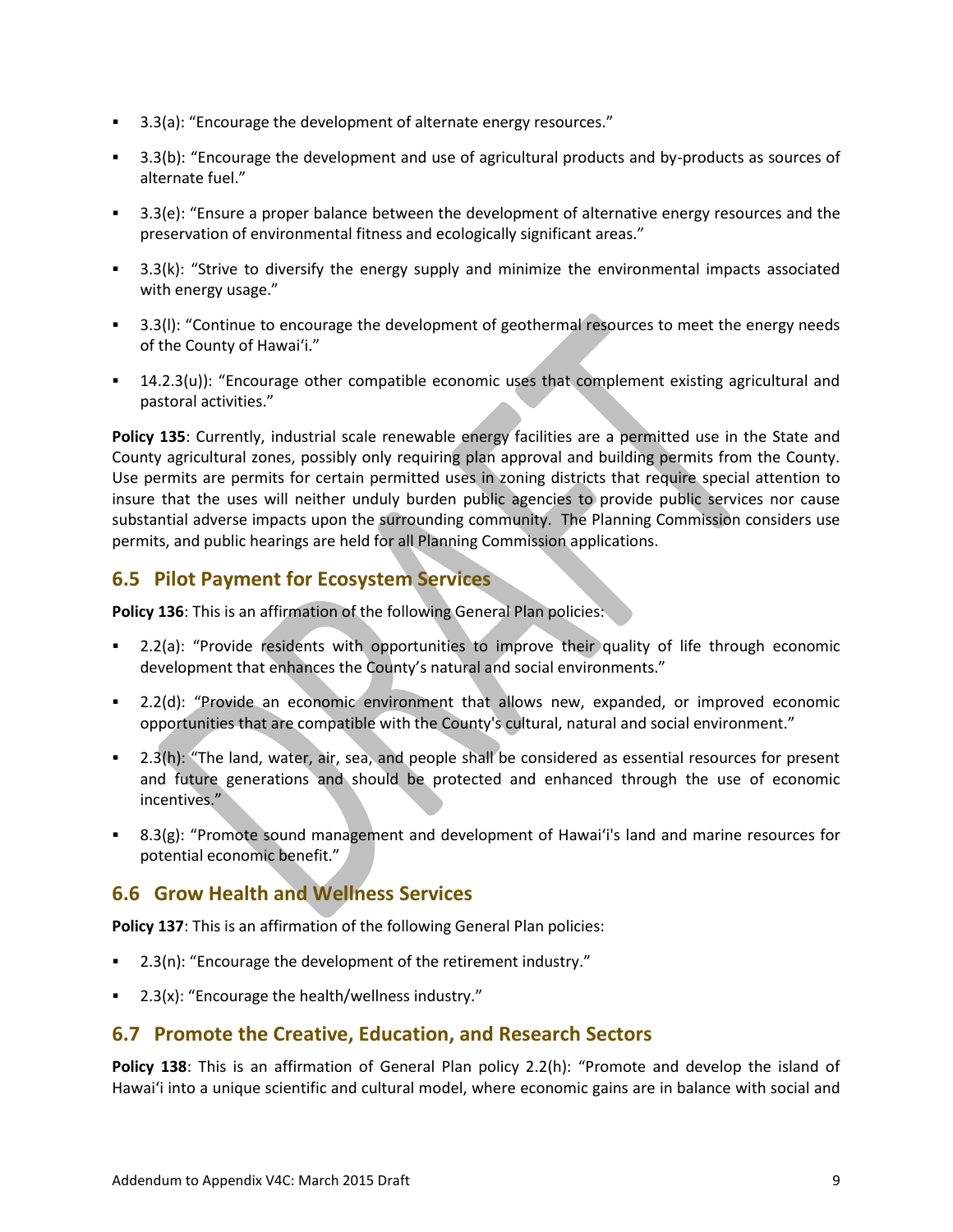physical amenities. Development should be reviewed on the basis of total impact on the residents of the County, not only in terms of immediate short run economic benefits."

#### <span id="page-9-0"></span>**6.8 Develop the Local Visitor Sector**

**Policy 139**: This is an affirmation of the following General Plan policies:

- $\blacksquare$  2.3(c): "Encourage the development of a visitor industry that is in harmony with the social, physical, and economic goals of the residents of the County."
- 14.7.5.9.2(a): "The development of visitor accommodations and any resort development shall complement the character of the area."

**Policy 140**: This is an affirmation of General Plan policy 14.7.3(h): "Encourage the visitor industry to provide resort facilities that offer an educational experience of Hawai'i as well as recreational activities."

**Policy 141**: This is an affirmation of General Plan policy 14.7.5.9.2(b): "Encourage the development of small family or "bed and breakfast" type visitor accommodations."

**Policy 142:** Currently, commercial open area recreational facilities are a permitted use in the State and County agricultural zones, possibly only requiring plan approval and building permits from the County. Use permits are permits for certain permitted uses in zoning districts that require special attention to insure that the uses will neither unduly burden public agencies to provide public services nor cause substantial adverse impacts upon the surrounding community. The Planning Commission considers use permits, and public hearings are held for all Planning Commission applications.

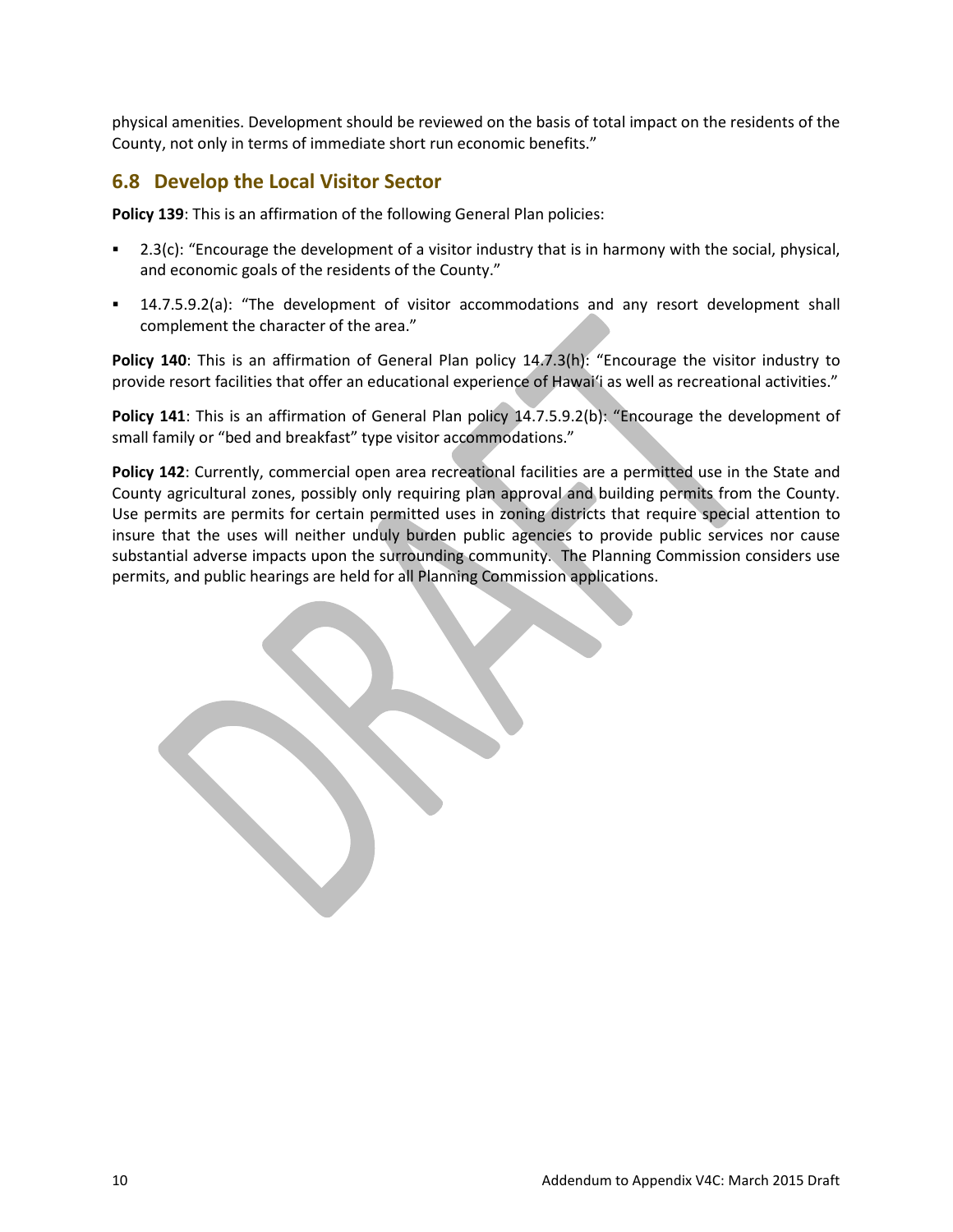# **Section 7: Strategy Identification Matrix**

<span id="page-10-0"></span>

|               | <b>DRIVERS</b>            |               |                                                                    |                           | <b>POLICY</b>               |                                 | <b>COMMUNITY-BASED, COLLABORATIVE ACTION</b> |                                                  |                               |                                         |
|---------------|---------------------------|---------------|--------------------------------------------------------------------|---------------------------|-----------------------------|---------------------------------|----------------------------------------------|--------------------------------------------------|-------------------------------|-----------------------------------------|
| 1. Sector     | 2. Assets & Opportunities | 3. Challenges | 4. Aligned Policies (GP,<br>other)                                 | 5. Past Plans             | 6. Policy Gaps              | 7. New County Policy            | 8. Advocacy                                  | 9. CBC Strategies to Advance<br><b>CBED</b>      | 10. Barriers & Gaps           | 11. New CBC Action                      |
|               | • Ka'ū Chamber of         |               | • Strategic infrastructure                                         | • 7 previous economic     | • CEDS could be better      | P18: Apply for brownfield       | Office of Planning                           | • Enhancing regional                             | • Business community too      | • See NCRM & Comm                       |
|               | Commerce                  |               | investment <sup>1</sup>                                            | development planning      | aligned with Ka'ū sector    | assessment grants <sup>17</sup> | • Align CEDS with CDPs                       | identify: Historic                               | small for BID, NMTC           | strategies: mauka-makai,                |
|               | • Ka'ū Main Street        |               | • Some elements of $CEDS2$                                         | efforts (between 1996     | opportunities               |                                 |                                              | preservation <sup>18</sup> , business            | • Scale of coordinated effort | cultural, historic pres,                |
|               | • Ocean View Community    |               | • Enterprise Zone <sup>3</sup>                                     | and 2004). $^{13}$        | · Brownfield                |                                 |                                              | improvement districts <sup>19</sup> ,            | unclear: Ka'ū, rural Hawai'i  | trails, design guidelines,              |
|               | Development               |               | • USDA Rural Jobs and                                              | · 2012 DHHL Ka'ū Regional | redevelopment is not        |                                 |                                              | PlaceMaking <sup>20</sup>                        | Island?                       | capital projects,                       |
|               | Corporation               |               | Innovation Accelerator <sup>4</sup>                                | Plan. <sup>14</sup>       | being pursued <sup>15</sup> |                                 |                                              | • Brownfield funding & other                     |                               | PlaceMaking, Punalu'u,                  |
|               | • CU Hawai'i FCU          |               | • Entrepreneurial                                                  |                           | • Community Benefits        |                                 |                                              | support <sup>21</sup>                            |                               | Nā'ālehu Theater, CBAs                  |
|               |                           |               | development programs                                               |                           | Agreements. <sup>16</sup>   |                                 |                                              | • Business capacity                              |                               | CA20: Network among local               |
|               |                           |               | and grants <sup>5</sup>                                            |                           |                             |                                 |                                              | development resources <sup>22</sup>              |                               | industry clusters<br>CA20: Coordinate   |
|               |                           |               | P124: GP 2.2(c, d, e) <sup>6</sup> , 2.3(                          |                           |                             |                                 |                                              | • Workforce development                          |                               | connections to anchor                   |
|               |                           |               | $(m, p)^7$                                                         |                           |                             |                                 |                                              | opportunities <sup>23</sup>                      |                               | institutions                            |
|               |                           |               | P125: GP 2.2(a, b, d) <sup>8</sup> ,<br>2.4.9.2(a, c) <sup>9</sup> |                           |                             |                                 |                                              | • Networking among local                         |                               | CA20: Advance innovation                |
|               |                           |               | P126: GP 2.3(0) <sup>10</sup>                                      |                           |                             |                                 |                                              | industry clusters. <sup>24</sup>                 |                               | CA20: Promote regional                  |
|               |                           |               | P127: GP 2.2(h) <sup>11</sup> , 2.3(y) <sup>12</sup>               |                           |                             |                                 |                                              | • Connections to anchor                          |                               | assets<br>CA20: Collaborative to        |
| Cross-Cutting |                           |               |                                                                    |                           |                             |                                 |                                              | institutions: HI-PTAC, SBA                       |                               | secure business                         |
|               |                           |               |                                                                    |                           |                             |                                 |                                              | HUBZone <sup>25</sup>                            |                               | development funding:                    |
|               |                           |               |                                                                    |                           |                             |                                 |                                              | • Advance innovations in                         |                               | RBOG, RBEG                              |
|               |                           |               |                                                                    |                           |                             |                                 |                                              | products and services:                           |                               | CA20&21: Promote                        |
|               |                           |               |                                                                    |                           |                             |                                 |                                              | incubate, differentiate,<br>market <sup>26</sup> |                               | opportunities:<br>organizational        |
|               |                           |               |                                                                    |                           |                             |                                 |                                              |                                                  |                               | structures, financing,                  |
|               |                           |               |                                                                    |                           |                             |                                 |                                              | • Democratization of<br>ownership <sup>27</sup>  |                               | workforce development,                  |
|               |                           |               |                                                                    |                           |                             |                                 |                                              | • Diversify investment                           |                               | Enterprise Zone, govt                   |
|               |                           |               |                                                                    |                           |                             |                                 |                                              | through alternative                              |                               | procurement                             |
|               |                           |               |                                                                    |                           |                             |                                 |                                              | financing <sup>28</sup>                          |                               | CA21: Formalize business                |
|               |                           |               |                                                                    |                           |                             |                                 |                                              | • Diversify investments                          |                               | development<br>partnerships: CU Hawai'i |
|               |                           |               |                                                                    |                           |                             |                                 |                                              | through conventional                             |                               | FCU, County R&D,                        |
|               |                           |               |                                                                    |                           |                             |                                 |                                              | financing <sup>29</sup>                          |                               | Laulima Center, SBDC,                   |
|               |                           |               |                                                                    |                           |                             |                                 |                                              | • Promote regional assets $^{30}$                |                               | SCORE, HIR, & PBCP                      |
|               |                           |               |                                                                    |                           |                             |                                 |                                              |                                                  |                               |                                         |
|               |                           |               |                                                                    |                           |                             |                                 |                                              |                                                  |                               |                                         |
|               |                           |               |                                                                    |                           |                             |                                 |                                              |                                                  |                               |                                         |
|               |                           |               |                                                                    |                           |                             |                                 |                                              |                                                  |                               |                                         |
|               |                           |               |                                                                    |                           |                             |                                 |                                              |                                                  |                               |                                         |
|               |                           |               |                                                                    |                           |                             |                                 |                                              |                                                  |                               |                                         |
|               |                           |               |                                                                    |                           |                             |                                 |                                              |                                                  |                               |                                         |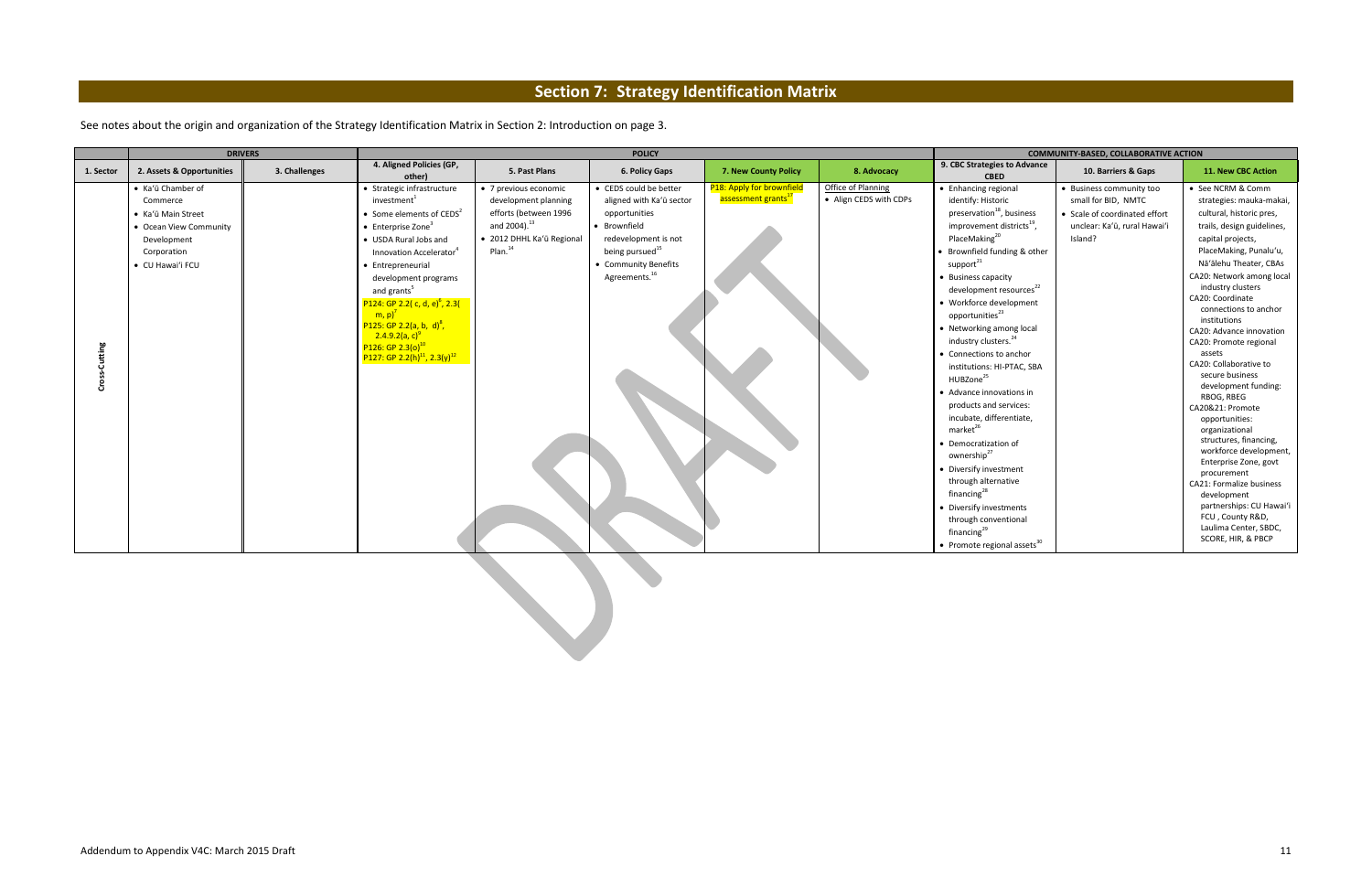|                         | <b>DRIVERS</b>                                                                                                                                                                                                                                                                                                                                                                                                                                                                                                                                                                                                                                                                                                                                                                                                                                                                                                          |                                                                                                                                                                                                                                                                                                                               |                                                                                                                                                                                                                                                                                                                                                                                                                                                                                                                                                                        |                                                                                                                                                                                                                                                                                                                                                                                                                                                                                                                                                                                                                                                         | <b>POLICY</b>                                                                                                                                                                                                                                                                                                                   |                                                                            |                                                     | <b>COMMUNITY-BASED, COLLABORATIVE ACTION</b>                                                                                                                                                                                                                                                                                                                                                                                                                                                                                                                                                                                                                                                                                                                                                                                     |                                                                                                                                                                                                                                                                                                                                                      |                                                                                                                                                                                                                                                                                                                                                                          |
|-------------------------|-------------------------------------------------------------------------------------------------------------------------------------------------------------------------------------------------------------------------------------------------------------------------------------------------------------------------------------------------------------------------------------------------------------------------------------------------------------------------------------------------------------------------------------------------------------------------------------------------------------------------------------------------------------------------------------------------------------------------------------------------------------------------------------------------------------------------------------------------------------------------------------------------------------------------|-------------------------------------------------------------------------------------------------------------------------------------------------------------------------------------------------------------------------------------------------------------------------------------------------------------------------------|------------------------------------------------------------------------------------------------------------------------------------------------------------------------------------------------------------------------------------------------------------------------------------------------------------------------------------------------------------------------------------------------------------------------------------------------------------------------------------------------------------------------------------------------------------------------|---------------------------------------------------------------------------------------------------------------------------------------------------------------------------------------------------------------------------------------------------------------------------------------------------------------------------------------------------------------------------------------------------------------------------------------------------------------------------------------------------------------------------------------------------------------------------------------------------------------------------------------------------------|---------------------------------------------------------------------------------------------------------------------------------------------------------------------------------------------------------------------------------------------------------------------------------------------------------------------------------|----------------------------------------------------------------------------|-----------------------------------------------------|----------------------------------------------------------------------------------------------------------------------------------------------------------------------------------------------------------------------------------------------------------------------------------------------------------------------------------------------------------------------------------------------------------------------------------------------------------------------------------------------------------------------------------------------------------------------------------------------------------------------------------------------------------------------------------------------------------------------------------------------------------------------------------------------------------------------------------|------------------------------------------------------------------------------------------------------------------------------------------------------------------------------------------------------------------------------------------------------------------------------------------------------------------------------------------------------|--------------------------------------------------------------------------------------------------------------------------------------------------------------------------------------------------------------------------------------------------------------------------------------------------------------------------------------------------------------------------|
| 1. Sector               | 2. Assets & Opportunities                                                                                                                                                                                                                                                                                                                                                                                                                                                                                                                                                                                                                                                                                                                                                                                                                                                                                               | 3. Challenges                                                                                                                                                                                                                                                                                                                 | 4. Aligned Policies (GP,<br>other)                                                                                                                                                                                                                                                                                                                                                                                                                                                                                                                                     | 5. Past Plans                                                                                                                                                                                                                                                                                                                                                                                                                                                                                                                                                                                                                                           | 6. Policy Gaps                                                                                                                                                                                                                                                                                                                  | 7. New County Policy                                                       | 8. Advocacy                                         | 9. CBC Strategies to Advance<br><b>CBED</b>                                                                                                                                                                                                                                                                                                                                                                                                                                                                                                                                                                                                                                                                                                                                                                                      | 10. Barriers & Gaps                                                                                                                                                                                                                                                                                                                                  | 11. New CBC Action                                                                                                                                                                                                                                                                                                                                                       |
| Agriculture             | • Ka'ū spends \$18M on<br>food and \$7M on food<br>away from home. <sup>31</sup><br>• 70% of 252,843 acres of<br>agriculture zoned Ka'ū<br>lands unused. <sup>32</sup><br>• More than 5,000 acres in<br>in macadamia nuts <sup>33</sup><br>• Coffee: Increasing<br>production, coop, mill <sup>34</sup><br>• 95,000 acres in pasture <sup>35</sup><br>• Commercial forestry <sup>36</sup><br>• Growing truck farm<br>sector <sup>37</sup><br>• Ka'ū agricultural water<br>cooperative. <sup>38</sup><br>• Processing facilities: cold<br>storage, certified kitchen,<br>macadamia husking<br>facilities <sup>39</sup><br>$\bullet$ SWCD & HFBF <sup>40</sup><br>• Regular farmers markets<br>in Nā'ālehu and Ocean<br>View. <sup>41</sup><br>• Community and school<br>gardens with support<br>from FoodCorps. <sup>42</sup><br>· Subsistence practices<br>that build family and<br>community resilience. <sup>43</sup> | Supply $ 44$<br>• Markets: cheap food-<br>expensive land, lack of<br>differentiation <sup>45</sup><br>• Environment: vog,<br>drought, fire, climate<br>change $46$<br>• Infrastructure: water,<br>land tenure, PAD <sup>47</sup><br>• Resources: input costs,<br>labor, access to capital,<br>business capacity <sup>48</sup> | • CEDS agriculture cluster $49$<br>• ADC support for ag water<br>coop<br>• County role in land use<br>regulation and property<br>tax policy. <sup>50</sup><br>P <sub>128</sub> : GP <sub>2.3(a)</sub> <sup>51</sup> ,<br>$2.4.9.2(b)^{52}$ , 14.2.2(c) <sup>53</sup> ,<br>$14.2.3(c, e, 1)^{54}$<br>$14.2.4.7.2^{55}$<br>P129: GP 14.2.3(k) <sup>56</sup><br>P130: GP 11.2.2(j) <sup>5</sup><br>$P131:GP 2.3(u)^5$<br>P132: GP 14.2.3(r) <sup>59</sup><br>$P133:GP 2.3(t)$ <sup>60</sup>                                                                               | • Ag is central to previous<br>plans: <sup>61</sup> protect ag lands,<br>ag parks, diversify, new<br>farmers, biz support,<br>niche markets, value-<br>added, research farm<br>• 1992 County of Hawai'i<br>Agricultural Plan. <sup>62</sup><br>• 2007 Island of Hawai'i<br>Whole System Project<br>Report. <sup>63</sup><br>• 2007 Strategic Plan:<br><b>Sustaining Ranching</b><br>Communities in<br>Hawai'i. <sup>64</sup><br>• 2012 Health Impact<br>Assessment. <sup>65</sup><br>• 2012 Increased Food<br>Security & Food Self-<br>Sufficiency Strategy. <sup>66</sup><br>• 2012 Hawai'i County<br>Food Self-Sufficiency<br>Baseline. <sup>67</sup> | $\bullet$                                                                                                                                                                                                                                                                                                                       | • P7: Land use policy and<br>maps: protect ag land &<br>mauka-makai access | Ag Dev Corp<br>• Expedite support for<br>water coop | • See Cross-cutting<br>• Build workforce capacity <sup>68</sup><br>• Business capacity building <sup>69</sup><br>• Develop regional<br>agricultural associations. <sup>70</sup><br>· Build local industry clusters<br>- local food nodes, hubs,<br>and food innovation<br>districts. $71$<br>● Farm to School &<br>Hospital. <sup>72</sup><br>Innovations in products<br>and services - community<br>food enterprises; food<br>innovation centers; local<br>food processing and value<br>added facilities and<br>services; community<br>supported agriculture &<br>fisheries; and farmers'<br>markets. <sup>73</sup><br>• Local funding: DPOs,<br>Credibles, Gatheround <sup>74</sup><br>• Promotion: Buy Local, It<br>Matters; Seal of Quality <sup>75</sup><br>• Community & school<br>garden resources:<br>ChangeLab, HISGN76 | • Supply chain gaps not<br>understood <sup>77</sup><br>• Scale of cluster development<br>unclear: Ka'ū, rural Hawai'i<br>Island?<br>• Farm To School & Hospital -<br>procurement questions,<br>infrastructure, supplying the<br>demand, and food safety<br>relative to public food<br>service institutions. <sup>78</sup><br>• "Center" or "network" | • See NCRM: ag land<br>protection<br>• See Cross-cutting<br>CA23: Determine<br>appropriate scale & type<br>of coordination/<br>clustering/promotion<br>CA23: Promote ag<br>workforce pipeline, biz<br>capacity building, &<br>finance resources<br>CA23: Promote agricultural<br>Enterprise Zone<br>opportunities<br>CA23: Use certified kitchen<br>as ag innovation hub |
| Energy<br>ewable<br>Ren | $\bullet$ High electricity rates <sup>79</sup><br>• Strong sector growth <sup>80</sup><br>• State requirement for<br>solar water heaters in all<br>new homes. <sup>81</sup><br>• Tax credits and financing<br>options for wind &<br>solar82<br>• South Point one of the<br>best in world for wind<br>power generation. <sup>83</sup><br>• Improved technology and<br>affordability of small<br>wind systems. <sup>84</sup><br>• Ka'ū's irrigation tunnels<br>suited for hydropower<br>systems. <sup>85</sup><br>• Potential for small-scale<br>biofuels <sup>86</sup><br>• Geothermal hot spots<br>identified in Ka'ū. <sup>87</sup>                                                                                                                                                                                                                                                                                    | • High cost of geothermal<br>exploration wells,<br>potential negative<br>impacts (fauna and flora,<br>cultural, health, and<br>safety). <sup>88</sup>                                                                                                                                                                         | • Hawai'i County Energy<br>Plan. <sup>89</sup><br>• CEDS energy cluster $90$<br>• Hawai'i Clean Energy<br>Initiative - US DOE &<br>State of Hawai'i. <sup>91</sup><br>• Renewable Portfolio<br>Standards overseen by<br>PUC. <sup>92</sup><br>• Hawai'i Energy Tax<br>Credits. <sup>93</sup><br>• Green Energy Market<br>Securitization - HI State<br>Energy Office. <sup>94</sup><br>• HRS 205 - renewable<br>energy facilities permitted<br>on state land use<br>agricultural land. <sup>95</sup><br>P134: GP 3.3(a, b, e, k, l) <sup>96</sup> ,<br>$14.2.3(u)^{97}$ | • Previous plans: small-<br>scale biofuel, community<br>benefit <sup>98</sup><br>2006 Biodiesel Crop<br>Implementation in<br>Hawai'i Report. <sup>99</sup><br>2010 Island of Hawai'i<br>Green Economy<br>Report. <sup>100</sup>                                                                                                                                                                                                                                                                                                                                                                                                                         | · Commercial renewable<br>energy projects<br>potentially have adverse<br>community impacts<br>when on ag land <sup>101</sup><br>• Need for solar industry<br>workforce competent in<br>research and<br>development, product<br>design, product<br>manufacture, sales,<br>installation, operations,<br>and maintenance. $^{102}$ | P135: Require use permits<br>for renewable energy<br>on ag land            | $\bullet$                                           | • See Cross-cutting<br>• Local industry clusters -<br>distributed energy<br>systems <sup>103</sup> & Community<br>Power Networks <sup>104</sup> &<br>funding <sup>105</sup><br>Workforce development<br>opportunities <sup>106</sup><br>• Native-to-Native (N2N)<br>model for community<br>benefits from geothermal<br>ventures. <sup>107</sup>                                                                                                                                                                                                                                                                                                                                                                                                                                                                                  | $\bullet$                                                                                                                                                                                                                                                                                                                                            | • See Cross-cutting<br>CA24: Promote workforce<br>development<br>opportunities <sup>108</sup><br>CA24: Promote wind<br>energy Enterprise Zone<br>opportunities                                                                                                                                                                                                           |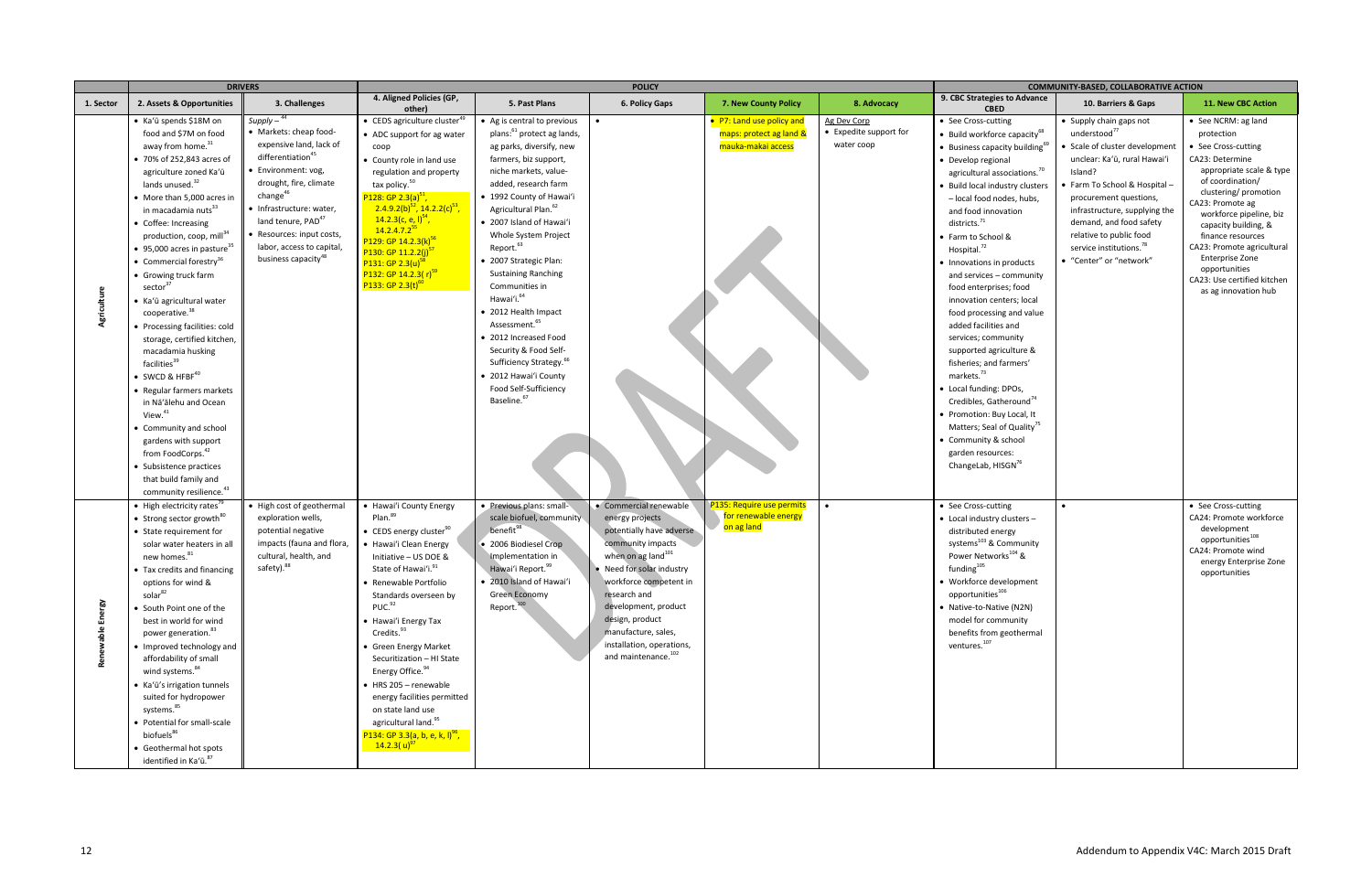|           |                                                                                                                                                                                                                                                                                                                              | <b>DRIVERS</b> |                                                                                                                                                                                                                                                                                                        |                                                                                                                                                                                                                                                                                          | <b>POLICY</b>                                                                                                              | <b>COMMUNITY-BASED, COLLABORATIVE ACTION</b> |             |                                                                                                                                                                                                                                                                                                                                                                                                                                 |                                                                                                                                                        |                                                                                                                                |
|-----------|------------------------------------------------------------------------------------------------------------------------------------------------------------------------------------------------------------------------------------------------------------------------------------------------------------------------------|----------------|--------------------------------------------------------------------------------------------------------------------------------------------------------------------------------------------------------------------------------------------------------------------------------------------------------|------------------------------------------------------------------------------------------------------------------------------------------------------------------------------------------------------------------------------------------------------------------------------------------|----------------------------------------------------------------------------------------------------------------------------|----------------------------------------------|-------------|---------------------------------------------------------------------------------------------------------------------------------------------------------------------------------------------------------------------------------------------------------------------------------------------------------------------------------------------------------------------------------------------------------------------------------|--------------------------------------------------------------------------------------------------------------------------------------------------------|--------------------------------------------------------------------------------------------------------------------------------|
| 1. Sector | 2. Assets & Opportunities                                                                                                                                                                                                                                                                                                    | 3. Challenges  | 4. Aligned Policies (GP,<br>other)                                                                                                                                                                                                                                                                     | 5. Past Plans                                                                                                                                                                                                                                                                            | 6. Policy Gaps                                                                                                             | 7. New County Policy                         | 8. Advocacy | 9. CBC Strategies to Advance<br><b>CBED</b>                                                                                                                                                                                                                                                                                                                                                                                     | 10. Barriers & Gaps                                                                                                                                    | 11. New CBC Action                                                                                                             |
| (PES)     | • Abundant supply of<br>ecosystem services, with<br>many already<br>preserved <sup>109</sup><br>• Emergence of ecosystem<br>service markets - climate<br>stabilization, hydrological<br>regulation, and biological<br>diversity benefits. <sup>110</sup><br>• Range of existing<br>mechanisms for PES <sup>111</sup>         |                | • US Clean Water Act. <sup>112</sup><br>• Direct Public Payments -<br>Hawai'i County PONC,<br>DLNR DOFAW, USDA,<br>USFWS. <sup>113</sup><br>• Tax Incentives - County<br>agricultural and forest<br>dedications. <sup>114</sup><br>P136: GP 2.2(a, d) <sup>115</sup> ,<br>$2.3(h)^{116}, 8.3(g)^{117}$ | • Kamehameha Schools<br>Strategic Agricultural<br>Plan; Strategic Plan:<br><b>Sustaining Ranching</b><br>Communities in Hawai'i:<br>Diversified, Localized,<br>and Sustainable<br>Agriculture on Kaua'i:<br><b>Assessing Opportunities</b><br>sand Addressing<br>Barriers <sup>118</sup> | $\bullet$                                                                                                                  |                                              | $\bullet$   | • See Cross-cutting<br>• Valuation techniques &<br>support structures for<br>valuation ecosystem<br>services. <sup>119</sup><br>• Build local industry clusters<br>- Forest Trends, USDA<br>Office of Environmental<br>Markets, Ecoagriculture<br>Partners, marine<br>conservation<br>agreements <sup>120</sup><br>• Build workforce capacity:<br>Ka'ū HS CTE, 'Imi Pono no<br>ka 'Āina, college,<br>internships <sup>121</sup> | • Research and pilot programs<br>needed to demonstrate<br>possibilities. <sup>122</sup>                                                                | • See Cross-cutting<br>• See NCRM: mauka-makai<br>CA25: Pilot a PES program.                                                   |
|           | • Shortage of health<br>professionals <sup>123</sup><br>• Rapid statewide sector<br>growth <sup>124</sup><br>• Anchor institutions:<br>hospitals, clinics, other<br>providers, & senior<br>services <sup>125</sup><br>• Established Ka'ū health<br>workforce <sup>126</sup><br>$\bullet$ Niche tourism market <sup>127</sup> |                | • CLASS provision of ACA <sup>128</sup><br>• CEDS health & wellness<br>cluster <sup>129</sup><br>P137: GP 2.3(n, x) <sup>130</sup>                                                                                                                                                                     | • Previous plans: geriatric<br>care <sup>131</sup>                                                                                                                                                                                                                                       | • Aging in place $132$<br>$\bullet$ High rate of uninsured <sup>133</sup><br>• Lack of nursing home<br>beds <sup>134</sup> |                                              |             | • See Cross-cutting<br>• Ka'ū Rural Health<br>Community Association <sup>135</sup><br>• Other workforce<br>development <sup>136</sup><br>$\bullet$ Co-op development <sup>137</sup><br>• Non-profit social enterprise<br>development <sup>138</sup>                                                                                                                                                                             | $\bullet$ Low incomes of seniors <sup>139</sup><br>$\bullet$ Low wages for home care <sup>140</sup><br>• Older homes less<br>accessible <sup>141</sup> | • See Cross-cutting<br>CA26: Cultivate anchor<br>institutions <sup>142</sup><br>CA26: Establish a health &<br>wellness network |

СT.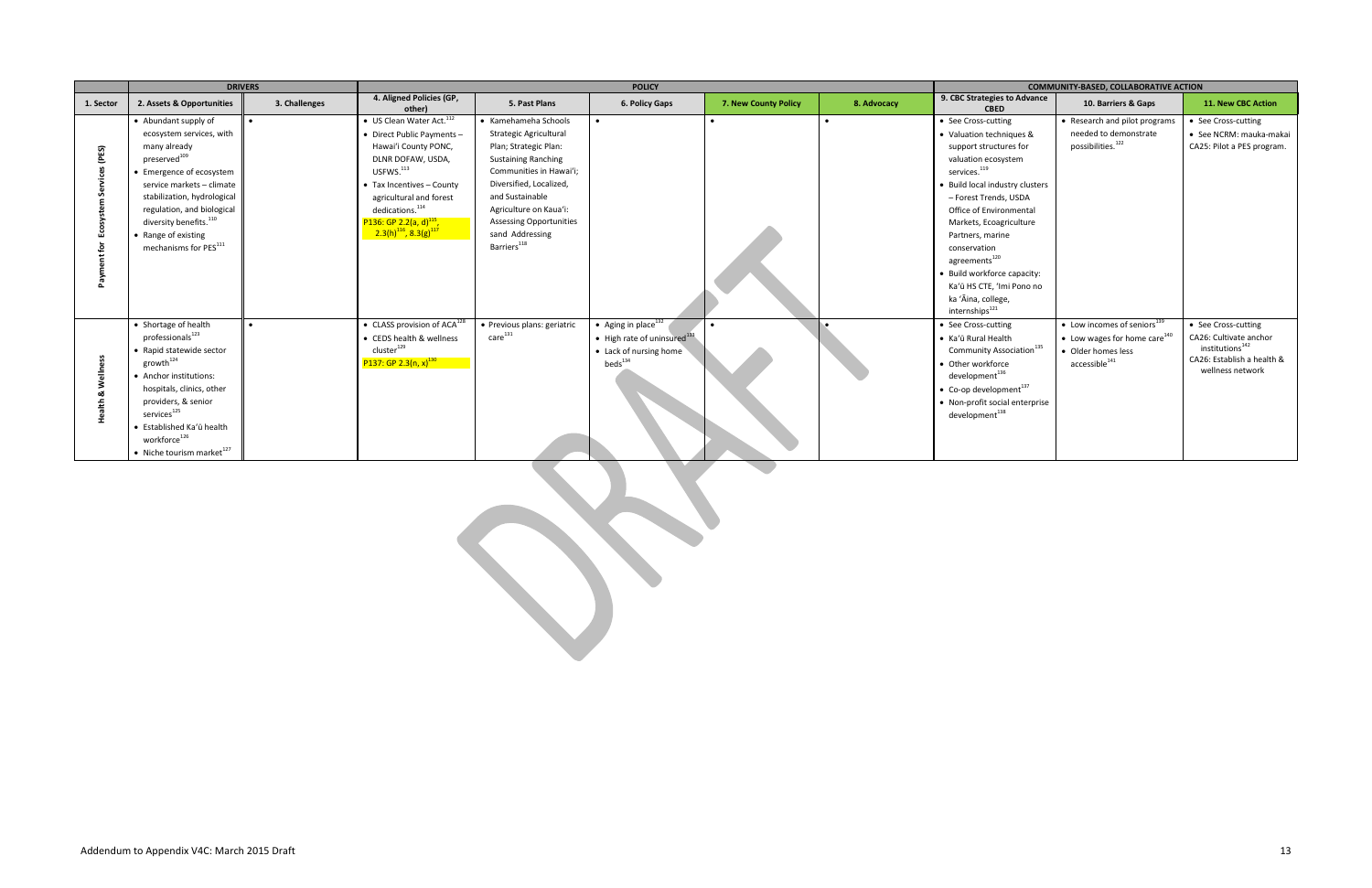|                                                 | <b>DRIVERS</b>                                                                                                                                                                                                                                                                                                                                                                                                                                                                                                                                                                                                                                                                                                                                                                                                                                                                  | <b>POLICY</b> |                                                                            |                                                                                                                                                                                                                                                                                                                                                                                                                                           |                |                      |                                                                                                                                                                                             | <b>COMMUNITY-BASED, COLLABORATIVE ACTION</b>                                                                                                                                                                                                                                                                                   |                                                                           |                                                                                                                                                                                                                                            |
|-------------------------------------------------|---------------------------------------------------------------------------------------------------------------------------------------------------------------------------------------------------------------------------------------------------------------------------------------------------------------------------------------------------------------------------------------------------------------------------------------------------------------------------------------------------------------------------------------------------------------------------------------------------------------------------------------------------------------------------------------------------------------------------------------------------------------------------------------------------------------------------------------------------------------------------------|---------------|----------------------------------------------------------------------------|-------------------------------------------------------------------------------------------------------------------------------------------------------------------------------------------------------------------------------------------------------------------------------------------------------------------------------------------------------------------------------------------------------------------------------------------|----------------|----------------------|---------------------------------------------------------------------------------------------------------------------------------------------------------------------------------------------|--------------------------------------------------------------------------------------------------------------------------------------------------------------------------------------------------------------------------------------------------------------------------------------------------------------------------------|---------------------------------------------------------------------------|--------------------------------------------------------------------------------------------------------------------------------------------------------------------------------------------------------------------------------------------|
| 1. Sector                                       | 2. Assets & Opportunities                                                                                                                                                                                                                                                                                                                                                                                                                                                                                                                                                                                                                                                                                                                                                                                                                                                       | 3. Challenges | 4. Aligned Policies (GP,<br>other)                                         | 5. Past Plans                                                                                                                                                                                                                                                                                                                                                                                                                             | 6. Policy Gaps | 7. New County Policy | 8. Advocacy                                                                                                                                                                                 | 9. CBC Strategies to Advance<br><b>CBED</b>                                                                                                                                                                                                                                                                                    | 10. Barriers & Gaps                                                       | 11. New CBC Action                                                                                                                                                                                                                         |
| Research<br><b>ವ</b><br>Education,<br>Creative, | • Strong creative,<br>education, & research<br>sector growth <sup>143</sup><br>• Ka'ū's unique natural and<br>cultural resources<br>provide opportunities in<br>music & cultural<br>activities; NRM; ed/<br>research in ag, env,<br>Hawaiian studies,<br>geology <sup>144</sup><br>· Schools are a major local<br>employer <sup>145</sup><br>• Ka'ū is a DOE Zone of<br>School Innovation that<br>focuses on culturally<br>relevant project based<br>learning. <sup>146</sup><br>• Public, private, and<br>community NCRM<br>partnerships provide<br>employment and<br>entrepreneurial<br>opportunities (i.e., 3<br>Mountain Alliance, Ka<br>'Ohana O Honu'apo,<br>Ho'omalu Ka'ū). <sup>147</sup><br>• Ka'ū School of the Arts $^{148}$<br>• UHH & HCC could use<br>Ka'ū as lab <sup>149</sup><br>• State tax incentives for<br>film and television<br>production activity, 150 | $\bullet$     | • CEDS education cluster <sup>151</sup><br>P138: GP 2.2(h). <sup>152</sup> | • Previous plans: facilities,<br>ag research, distance<br>learning <sup>153</sup><br>• DBEDT's Rural Economic<br>Development "creative<br>enterprise" cluster <sup>154</sup><br>• 1988 Prosperity Through<br>Preservation in the Great<br>& Majestic District of<br>$Ka'\bar{u}.^{155}$<br>• 1998 Economic<br>Development Plan for<br>the District of Ka'ū. <sup>156</sup><br>• 2010 Rural Economic<br>Development Report. <sup>157</sup> | $\bullet$      | $\bullet$            | Legislature<br>• Invest in natural, cultural,<br>education, & research<br>network (DOE, HDOA,<br>DLNR, UH collaboration)<br>catering to residents,<br>visitors, & international<br>students | • See Cross-cutting<br>$\bullet$ Workforce development <sup>158</sup><br>• Preserve and improve<br>natural and cultural<br>resources to enhance<br>regional identity, sense of<br>place. <sup>159</sup><br>• Innovation needs: ag, other<br>$\bullet$ Local financing <sup>160</sup><br>$\bullet$ Kohala Center <sup>161</sup> | • Partnerships and<br>investments from outside<br>organizations. $^{162}$ | • See Cross-cutting<br>CA21: Establish CER<br>network: workforce dev<br>(ag, renewables, PES,<br>health, visitor), biz<br>capacity, (ag, visitor)<br>innovation (ag,<br>renewables, PES <sup>163</sup> ),<br>cultural centers,<br>Punalu'u |
|                                                 |                                                                                                                                                                                                                                                                                                                                                                                                                                                                                                                                                                                                                                                                                                                                                                                                                                                                                 |               |                                                                            |                                                                                                                                                                                                                                                                                                                                                                                                                                           |                |                      |                                                                                                                                                                                             |                                                                                                                                                                                                                                                                                                                                |                                                                           |                                                                                                                                                                                                                                            |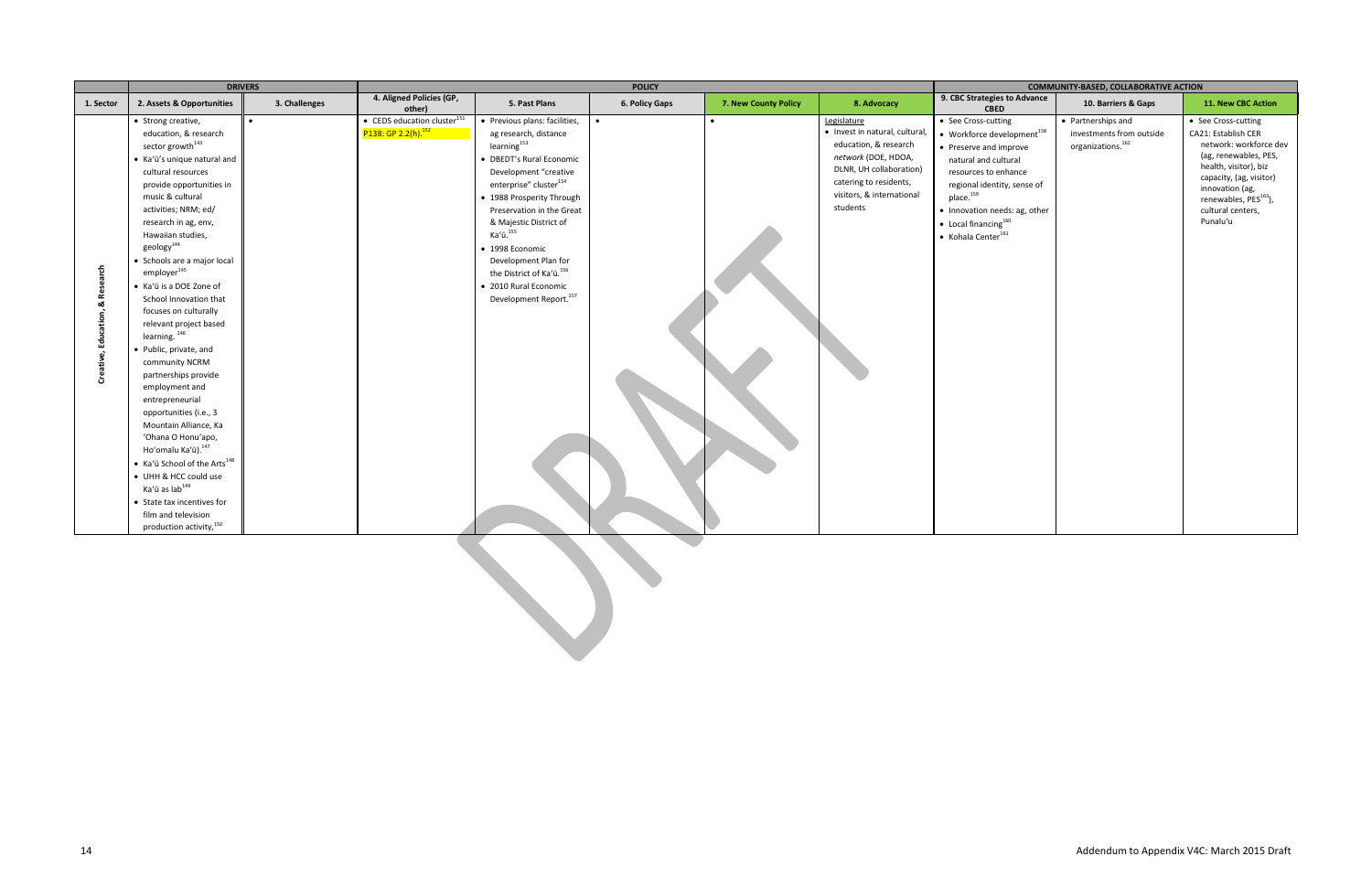|              |                                                                                                                                                                                                                                                                                                                                                                                                                                                                                                                                               | <b>DRIVERS</b>                                                                                                                                                                                                                                                                                                                                                                                               | <b>POLICY</b>                                                                                                                                                                                                                                                                                                                                                                                                                                                            |                                                                                                                                                                                                                                                                                                                     |                                                                                                                                                                                                                                                                                                                                                                                           |                                                                                                                                                                       |             | <b>COMMUNITY-BASED, COLLABORATIVE ACTION</b>                                                                                                                                                                                                                                                                                                                                                                                                                                                                                                                                                                                                                                                              |                                                                                                                         |                                                                                               |
|--------------|-----------------------------------------------------------------------------------------------------------------------------------------------------------------------------------------------------------------------------------------------------------------------------------------------------------------------------------------------------------------------------------------------------------------------------------------------------------------------------------------------------------------------------------------------|--------------------------------------------------------------------------------------------------------------------------------------------------------------------------------------------------------------------------------------------------------------------------------------------------------------------------------------------------------------------------------------------------------------|--------------------------------------------------------------------------------------------------------------------------------------------------------------------------------------------------------------------------------------------------------------------------------------------------------------------------------------------------------------------------------------------------------------------------------------------------------------------------|---------------------------------------------------------------------------------------------------------------------------------------------------------------------------------------------------------------------------------------------------------------------------------------------------------------------|-------------------------------------------------------------------------------------------------------------------------------------------------------------------------------------------------------------------------------------------------------------------------------------------------------------------------------------------------------------------------------------------|-----------------------------------------------------------------------------------------------------------------------------------------------------------------------|-------------|-----------------------------------------------------------------------------------------------------------------------------------------------------------------------------------------------------------------------------------------------------------------------------------------------------------------------------------------------------------------------------------------------------------------------------------------------------------------------------------------------------------------------------------------------------------------------------------------------------------------------------------------------------------------------------------------------------------|-------------------------------------------------------------------------------------------------------------------------|-----------------------------------------------------------------------------------------------|
| 1. Sector    | 2. Assets & Opportunities                                                                                                                                                                                                                                                                                                                                                                                                                                                                                                                     | 3. Challenges                                                                                                                                                                                                                                                                                                                                                                                                | 4. Aligned Policies (GP,<br>other)                                                                                                                                                                                                                                                                                                                                                                                                                                       | 5. Past Plans                                                                                                                                                                                                                                                                                                       | 6. Policy Gaps                                                                                                                                                                                                                                                                                                                                                                            | 7. New County Policy                                                                                                                                                  | 8. Advocacy | 9. CBC Strategies to Advance<br><b>CBED</b>                                                                                                                                                                                                                                                                                                                                                                                                                                                                                                                                                                                                                                                               | 10. Barriers & Gaps                                                                                                     | 11. New CBC Action                                                                            |
| Visitor      | • Continued dominant<br>sector <sup>164</sup><br>· Niche opportunities:<br>cuisine, experiential,<br>culture, adventure <sup>165</sup><br>· Potential capture, at an<br>appropriate level, of 1.5<br>million visitors/yr to HI<br><b>Volcanoes National</b><br>Park. <sup>166</sup><br>• Increasing number of<br>repeat visitors, who want<br>authentic experience <sup>167</sup><br>· Significant natural and<br>cultural resources. &<br>other attractions <sup>168</sup><br>• The Heritage Center of<br>Ka'ū in Ocean View. <sup>169</sup> | • Limited visitor<br>infrastructure: food,<br>lodging, tours, online<br>presence, <sup>170</sup> especially<br>for retirees <sup>171</sup>                                                                                                                                                                                                                                                                   | • CEDS visitor industry<br>clusters: agri-tourism,<br>health & wellness.<br>cultural, edu-tourism,<br>eco-tourism <sup>172</sup><br>P5: GP 14.7.3(b, c) <sup>173</sup><br>P6: GP 2.4.9.2(a, c) <sup>174</sup> ,<br>$9.3(g)^{175}$ , 14.7.3(i) <sup>176</sup> , GP<br>$14.7.5.9.2(a)^{177}$<br>P132: GP 14.2.3(r) <sup>178</sup><br>P139: GP 2.3(c) <sup>179</sup><br>$14.7.5.9.2(a^{180})$<br>P140: GP 14.7.3(h) <sup>181</sup><br>P141: GP 14.7.5.9.2(b) <sup>182</sup> | • Small-scale eco-tourism<br>prominent in plans <sup>183</sup><br>• 2005 Hawai'i Island<br><b>Tourism Strategic Plan</b><br>2006-2015.184                                                                                                                                                                           | • Acquisition of critical<br>natural and cultural<br>assets for<br>preservation. <sup>185</sup><br>Development of road and<br>trail corridors that<br>connect regional<br>assets. <sup>186</sup><br>• Capital improvements to<br>roads and parks. <sup>187</sup><br>• Commercial open area<br>recreational facilities<br>potentially have adverse<br>community impacts<br>when on ag land | P17: Consider establishing a<br>"Retreat Resort Area" in<br><b>Discovery Harbour</b><br>P142: Require use permits<br>for open area<br>recreational uses on ag<br>land | ı.          | • See Cross-cutting<br>• Ho'okipa, place-based,<br>visitor experiences. <sup>188</sup><br>• Preserve and improve<br>natural, cultural, historical,<br>recreational resources to<br>enhance regional identity,<br>sense of place. <sup>189</sup><br>• Gateway Communities. <sup>190</sup><br>• Build local industry<br>clusters: sharing of place -<br>geotourism and<br>ecotourism; sharing of<br>culture - heritage tourism,<br>living history, and<br>community-based tourism;<br>sharing of work $-$<br>agritourism and service<br>tourism. <sup>191</sup><br>$\bullet$ Build workforce capacity -<br>K-12 programs and college<br>programs. <sup>192</sup><br>$\bullet$ Promote assets <sup>193</sup> | • Potential impact on natural<br>and cultural resources. <sup>194</sup>                                                 | • See Cross-cutting<br>CA27: Local network with<br>shared Ho'okipa media<br>presence          |
| Retail       | • 38 retail businesses<br>serving residents and<br>visitors. <sup>195</sup><br>• 3 nonprofit CBOs that<br>support small business<br>and economic<br>development. <sup>196</sup><br>Opportunity for<br>additional food and<br>beverage and general<br>merchandise stores. <sup>197</sup><br>• High potential for retail<br>in Ocean View <sup>198</sup>                                                                                                                                                                                        | • Isolation from major<br>labor markets and<br>population centers. <sup>199</sup><br>• No population growth in<br>Pāhala & Nā'ālehu <sup>200</sup><br>• Lack of local capital for<br>investments. <sup>201</sup><br>• Lack of understanding of<br>local culture on the part<br>of outside investors. <sup>202</sup><br>• Lack of local sources for<br>construction and<br>business materials. <sup>203</sup> | P2: GP 14.3.3(e),<br>$14.3.5.9.2(a)^{204}$ , GP<br>$14.3.5.9.2(b)^{20}$<br>P131: GP 2.3(u) <sup>206</sup>                                                                                                                                                                                                                                                                                                                                                                | • 1998 Economic<br>Development Plan for<br>the District of Ka'ū. <sup>207</sup><br>· 2004 Draft Strategic Plan<br>for the District of Ka'ū. <sup>208</sup><br>• 2010 Rural Economic<br>Development Report. <sup>209</sup><br>· 2011 Ho'owaiwai Hawai'i<br>Island: Building Genuine<br>Wealth Report. <sup>210</sup> | $\bullet$                                                                                                                                                                                                                                                                                                                                                                                 | P7: Land use policy & map<br>establish commercial<br>areas in OV                                                                                                      |             | • See Cross-cutting<br>• Preserve and improve<br>natural and cultural<br>resources to enhance<br>regional identity, sense of<br>place. <sup>211</sup><br>• Ka'ū HS $CTE^{212}$<br>• Expansion of Ka'ū business<br>support network. <sup>213</sup><br>• Develop relationships<br>between regional<br>producers and retail<br>enterprises. <sup>214</sup><br>• Development of a plug-the-<br>leaks campaign to produce<br>and buy local. <sup>215</sup><br>$\bullet$ Local financing <sup>216</sup>                                                                                                                                                                                                         | • Coordinated development of<br>other emerging sectors in<br>ways that generate retail<br>opportunities. <sup>217</sup> | • See Cross-cutting<br>CA22: Coordinate regional<br>strategies to increase<br>"buying local." |
| Construction | • Growth in other sectors<br>(i.e., renewable energy,<br>health and wellness,<br>education and research,<br>visitor, and retail) may<br>generate construction<br>related opportunities. <sup>218</sup>                                                                                                                                                                                                                                                                                                                                        | • Declining trend for new<br>home construction in<br>Ka'ū. <sup>219</sup>                                                                                                                                                                                                                                                                                                                                    | $\bullet$                                                                                                                                                                                                                                                                                                                                                                                                                                                                | $\bullet$                                                                                                                                                                                                                                                                                                           | $\bullet$                                                                                                                                                                                                                                                                                                                                                                                 | $\bullet$                                                                                                                                                             | $\bullet$   | • See Cross-cutting<br>$\bullet$ Build workforce capacity <sup>220</sup><br>$\bullet$ Local financing <sup>221</sup>                                                                                                                                                                                                                                                                                                                                                                                                                                                                                                                                                                                      |                                                                                                                         | • See Cross-cutting                                                                           |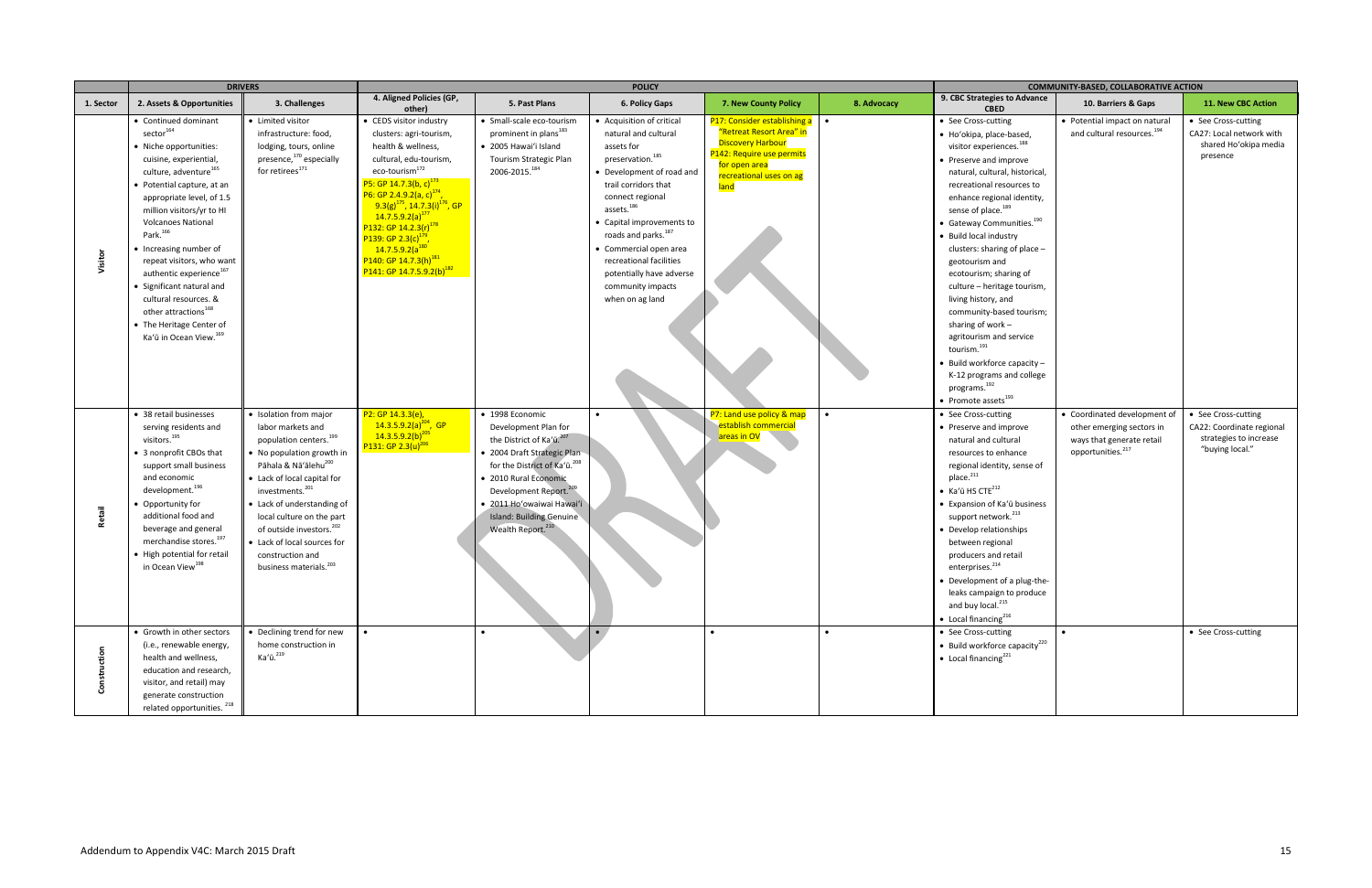Addendum to Appendix V4C: March 2015 Draft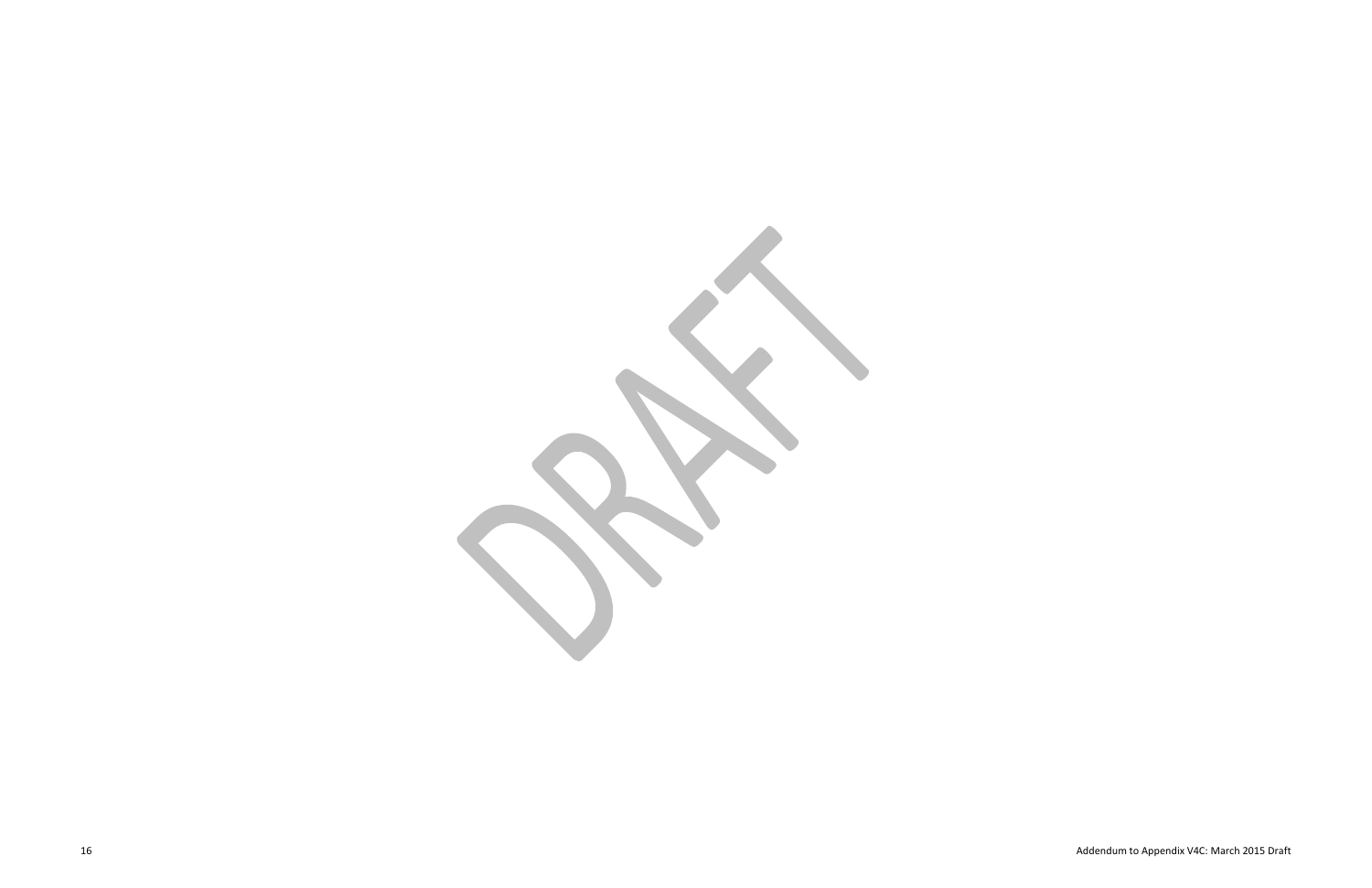### **Section 8: Endnotes**

<span id="page-16-0"></span>Endnotes reference page numbers in the October 2013 draft of Appendix V4C:

| $^{\rm 1}$ 109                    |
|-----------------------------------|
| 293                               |
| $3$ 112                           |
| $^4$ 112 $\,$                     |
| $5$ 143-144, 145                  |
| $^{\rm 6}$ 80-81                  |
| $^7$ 81-82                        |
| $880 - 81$                        |
| $^9$ 82                           |
| $^{\rm 10}$ 81-82                 |
| $^{\rm 11}$ 80-81                 |
| $^{\rm 12}$ 81-82                 |
| $^{13}$ 82-88                     |
| $^{\rm 14}$ 88-89                 |
| <sup>15</sup> Appendix V4B, 59    |
| $^{16}$ 170; Appendix V4B 69      |
| 1759                              |
| $^{\rm 18}$ 108-109               |
| $^{\rm 19}$ 110                   |
| $20$ 110                          |
| <sup>21</sup> Appendix V4B, 57-59 |
| $22$ 142-144, 163                 |
| $23$ 144-151                      |
| $^{24}$ 111-112                   |
| $25$ 132-135                      |
| $26$ 137-138                      |
| $27$ 151-166                      |
| $28$ 167-174                      |
| $29$ 166-167                      |
| $^{\rm 30}$ 174                   |
| $^{\rm 31}$ 17                    |
| $32\,22$                          |
| $33 \ 24$                         |
| $34$ 24                           |
| $35$ 22                           |
| $36$ 24                           |
| $37$ 24                           |
| $^\mathrm{38}$ 25                 |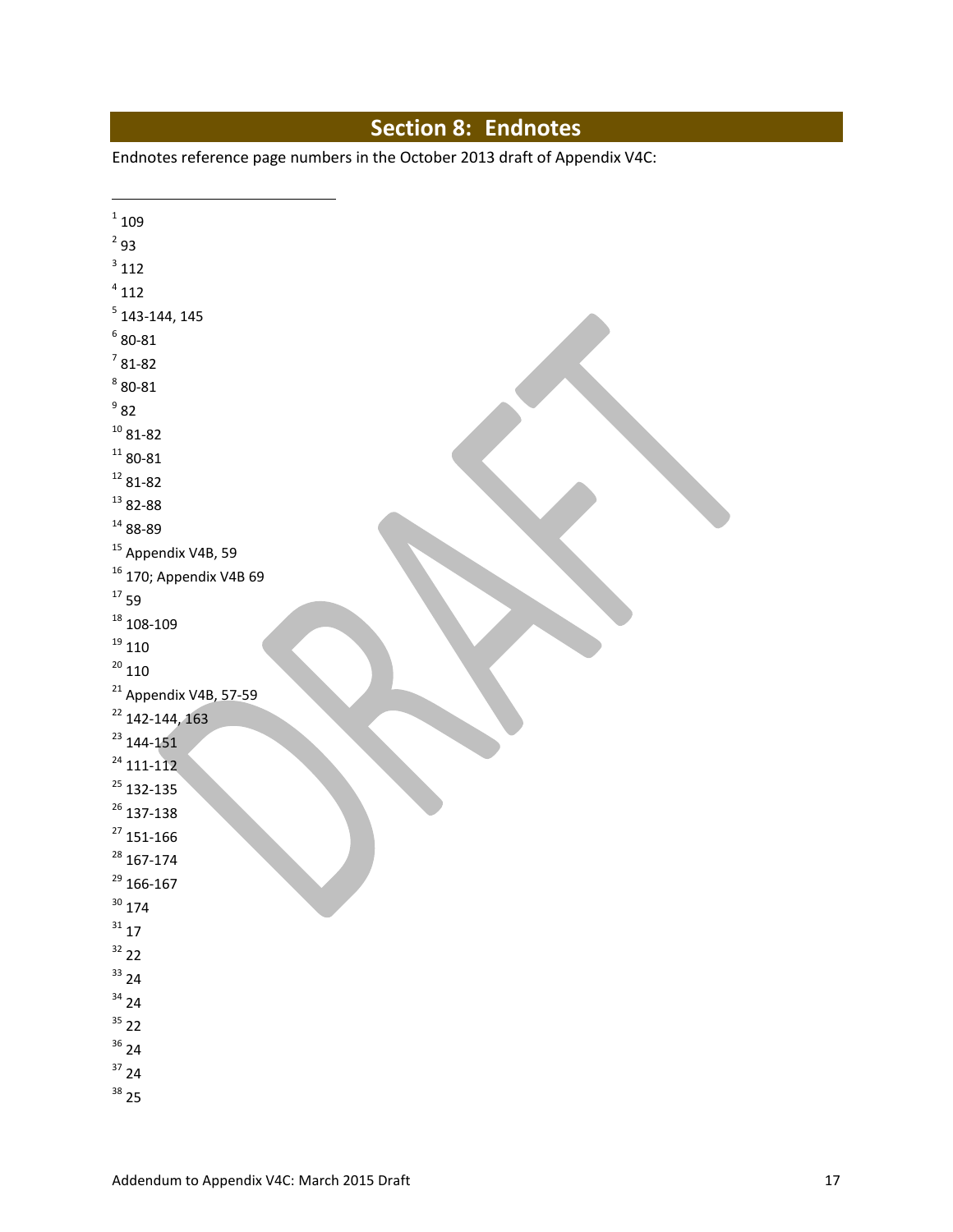| $39$ 25                          |
|----------------------------------|
| $40$ 26                          |
| $41$ 25-26                       |
| $42$ 27                          |
| $43$ 27                          |
| $44$ 112                         |
| $^{\rm 45}$ 22, 114              |
| $46$ 22-23                       |
| $47$ 23                          |
| $48$ 23-24                       |
| $49$ 111                         |
| $50$ 79                          |
| $^{\scriptscriptstyle 51}$ 80-81 |
| 5282                             |
| $^{\rm 53}$ 80                   |
| $^\mathrm{54}$ 80-81             |
| $^{\rm 55}$ 82                   |
| $56$ 80-81                       |
| $57$ To be added                 |
| $^\mathrm{58}$ 80-81             |
| $^{\rm 59}$ 80-81                |
| $^{\rm 60}$ 80-81                |
| $6182 - 88$                      |
| 6289                             |
| 6391                             |
| $^{64}$ 91                       |
| $6595-96$                        |
| $^{66}$ 97-99                    |
| $67$ 99-100                      |
| $^{\rm 68}$ 145-147              |
| $69$ 144                         |
| $^{70}$ 175-178                  |
| $^{71}$ 114-120                  |
| $72$ 135-136                     |
| $^{73}$ 138-142                  |
| $^{74}$ 172                      |
| $75$ 174                         |
| $119-120$                        |
| $^{77}$ 117                      |
| $^{78}$ 135-136                  |
| $^{79}$ 31                       |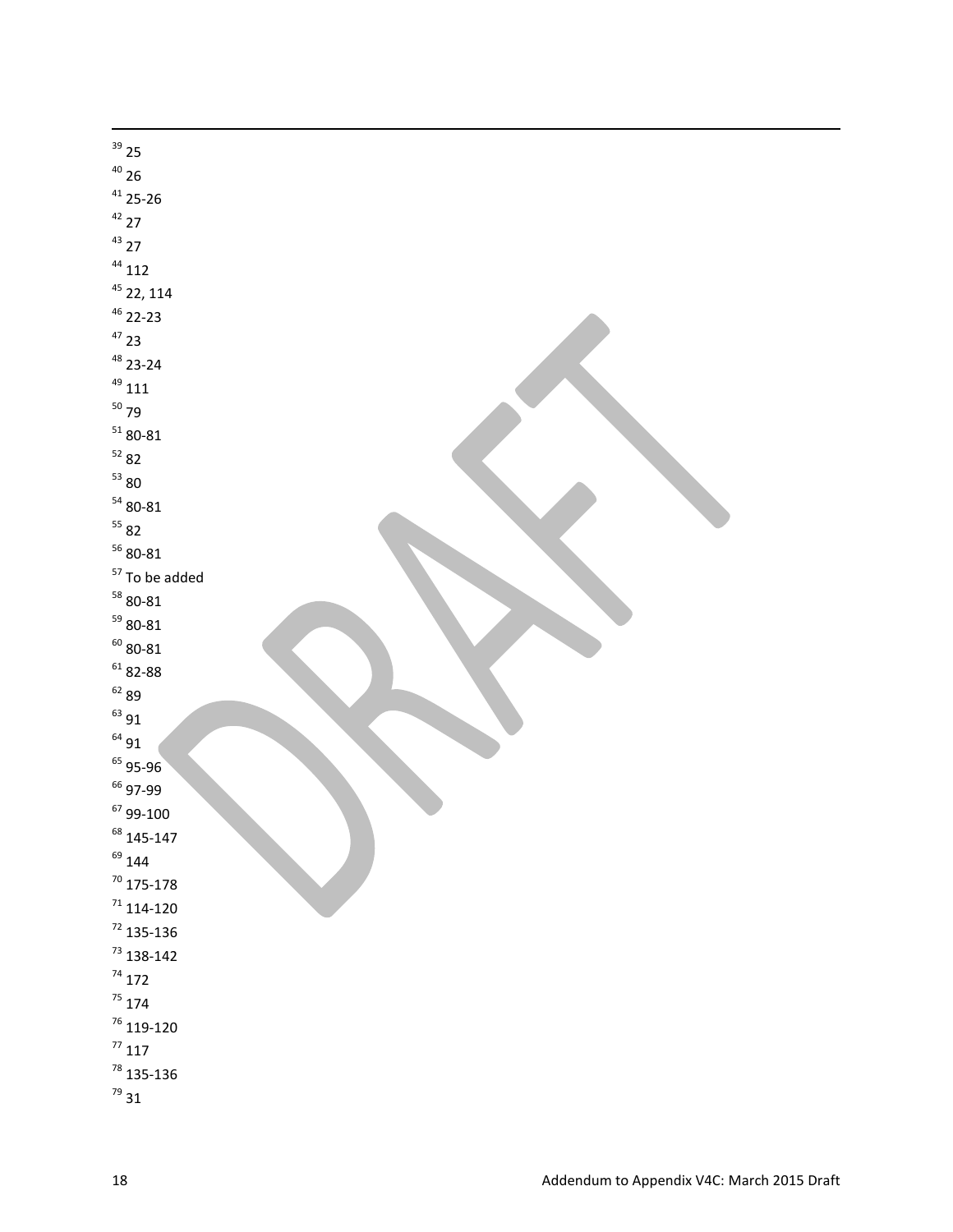| $^{\rm 80}$ 31                                                                 |
|--------------------------------------------------------------------------------|
| $81$ 34                                                                        |
| $82$ 34-35                                                                     |
| $83$ 38                                                                        |
| $84$ 36                                                                        |
| $85$ 39                                                                        |
| $86$ 37                                                                        |
| 8738                                                                           |
| $^{\rm 88}$ 38                                                                 |
| $89$ 32                                                                        |
| $90$ 93-94                                                                     |
| $^{91}$ 31                                                                     |
| $92$ 32                                                                        |
| $93\,34$                                                                       |
| $^{94}$ 34                                                                     |
| $^{\rm 95}$ 40                                                                 |
| 9681                                                                           |
| $^\mathrm{97}$ 80-81                                                           |
| 98884                                                                          |
| $99990 - 91$                                                                   |
| 10093                                                                          |
| <sup>101</sup> 39-40; see also Appendix V4A, pages 126-127, for permitted uses |
| $102$ 35                                                                       |
| $103$ 33                                                                       |
| $104$ 120-122                                                                  |
| $105$ 172                                                                      |
| $^{\rm 106}$ 147                                                               |
| $107$ 38                                                                       |
| $108$ 147                                                                      |
| $^{109}$ 50 $\,$                                                               |
| $^{\rm 110}$ 43-47<br>$^{\rm 111}$ 47-48                                       |
| $^\mathrm{112}$ 45                                                             |
| $^\mathrm{113}$ 47-48                                                          |
| $^\mathrm{114}$ 48                                                             |
| $^\mathrm{115}$ 80-81                                                          |
| $^\mathrm{116}$ 81-82                                                          |
| $^\mathrm{117}$ 81                                                             |
| 11849                                                                          |
| $^{\rm 119}$ 42-43                                                             |
| $^{\rm 120}$ 122-123                                                           |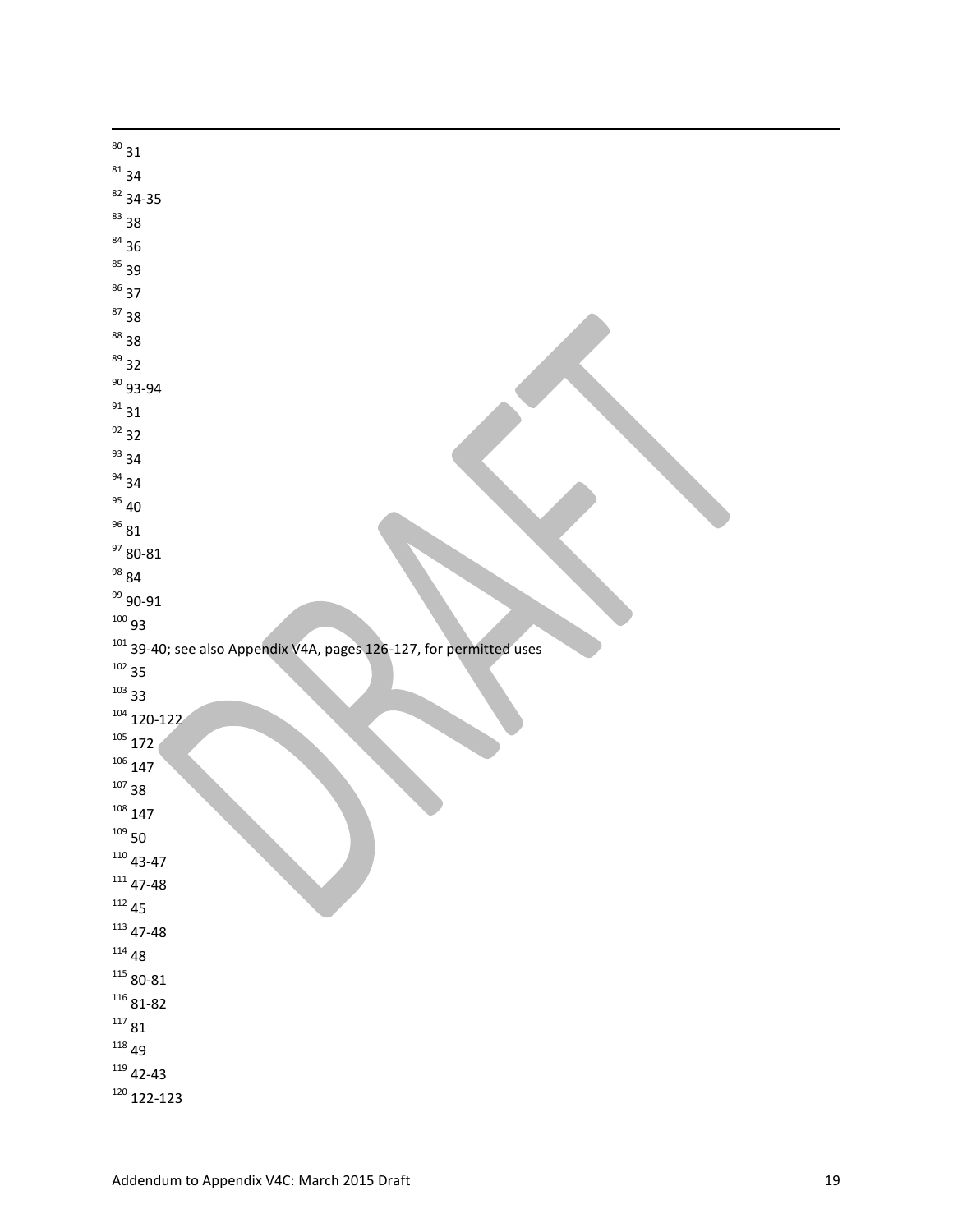| $^{\rm 121}$ 147-149 |  |
|----------------------|--|
| $122$ 51             |  |
| $123$ 51-52          |  |
| $124$ 52-54          |  |
| $^{125}$ 56-57 $\,$  |  |
| $126$ 57             |  |
| $127$ 54             |  |
| $^\mathrm{128}$ 55   |  |
| $^{129}$ 93-94       |  |
| $^\mathrm{130}$ 81   |  |
| $^\mathrm{131}$ 84   |  |
| $132$ 54             |  |
| $133$ 55             |  |
| $134\,$ 56           |  |
| $135$ 149            |  |
| $136$ 149            |  |
| $^{\rm 137}$ 160-163 |  |
| $^{\rm 138}$ 164-165 |  |
| $139$ 56             |  |
| $140$ 56             |  |
| $^\mathrm{141}$ 56   |  |
| $^{\rm 142}$ 134     |  |
| $^{\rm 143}$ 58-60   |  |
| 14462                |  |
| 14561                |  |
| $146$ 61             |  |
| 14761                |  |
| $148\,60$            |  |
| $149$ 61-62          |  |
| $^\mathrm{150}$ 58   |  |
| $151$ 93-94          |  |
| 15281                |  |
| $^\mathrm{153}$ 84   |  |
| $154$ 111            |  |
| $^\mathrm{155}$ 85   |  |
| $^\mathrm{156}$ 86   |  |
| $157$ 93             |  |
| $^\mathrm{158}$ 150  |  |
| $^{\rm 159}$ 107-111 |  |
| $^\mathrm{160}$ 172  |  |
| $161$ 62             |  |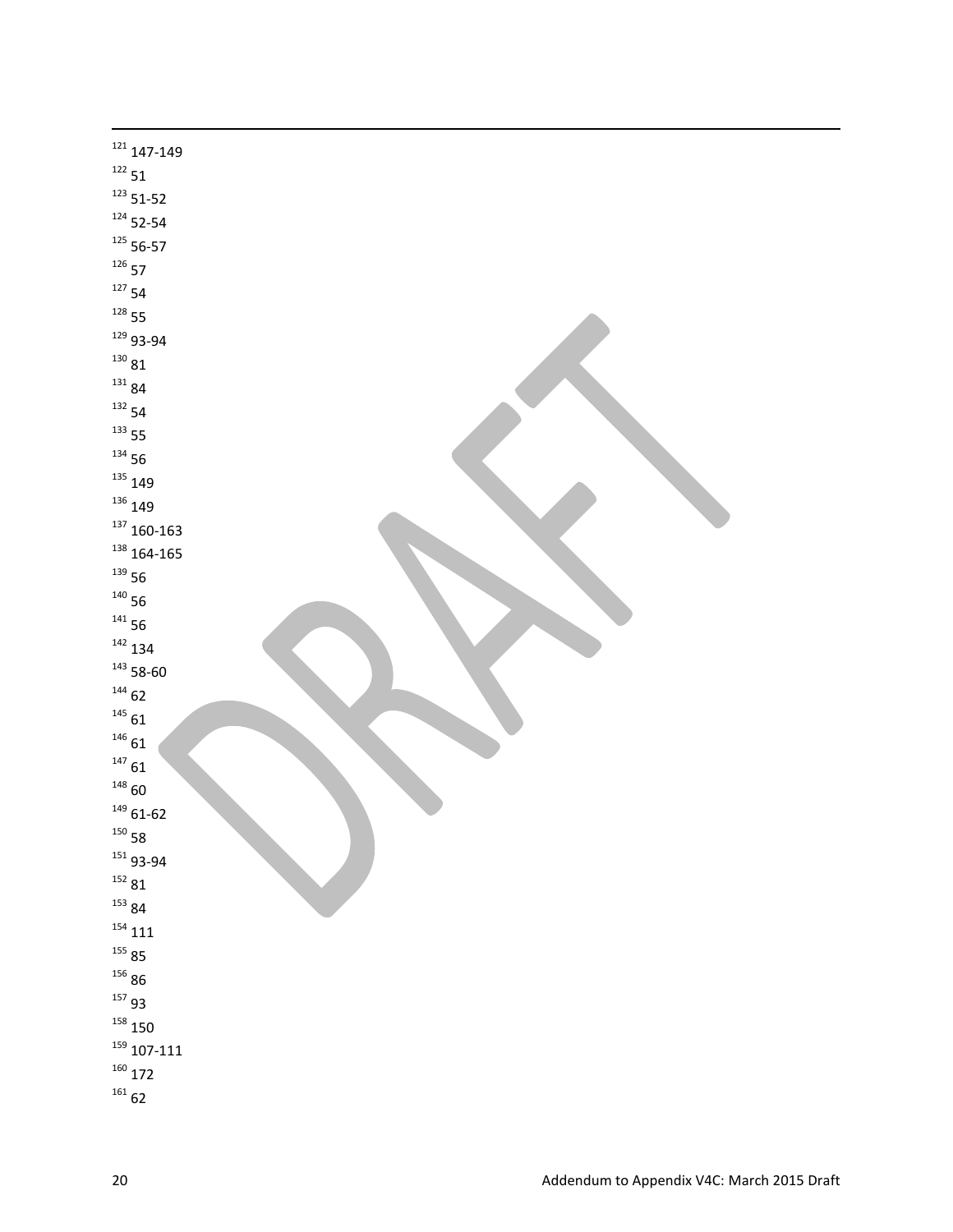| $162$ 62                   |
|----------------------------|
| $163$ 51                   |
| $164$ 62-63                |
| $165$ 63                   |
| $^{\rm 166}$ 19, 63        |
| $^\mathrm{167}$ 68         |
| $^{\rm 168}$ 65-66         |
| 16989                      |
| $170$ 65-67                |
| 17169                      |
| $172$ 63, 93-94            |
| $^{173}$ Appendix V4B, 152 |
| 17482                      |
| $^{175}$ Appendix V4B, 72  |
| $^{176}$ Appendix V4B, 152 |
| 17782                      |
| 178883                     |
| 17982                      |
| 18082                      |
| $^{181}$ Appendix V4B, 152 |
| 18282                      |
| $^{\rm 183}$ 82-88         |
| $^{\rm 184}$ 89-90         |
| $185$ 109                  |
| $186$ 109                  |
| $^{\rm 187}$ 109           |
| 188669                     |
| $189$ 106-111              |
| $190$ 136-137              |
| $^{191}$ 21, 123-129       |
| $192$ 150                  |
| $193$ 175                  |
| $194$ 64                   |
| $195$ 70                   |
| $196$ 70                   |
| $197$ 71-74                |
| $198$ 72-74                |
| $199$ 71                   |
| $200$ 75                   |
| $201$ 71                   |
| $202$ 71                   |